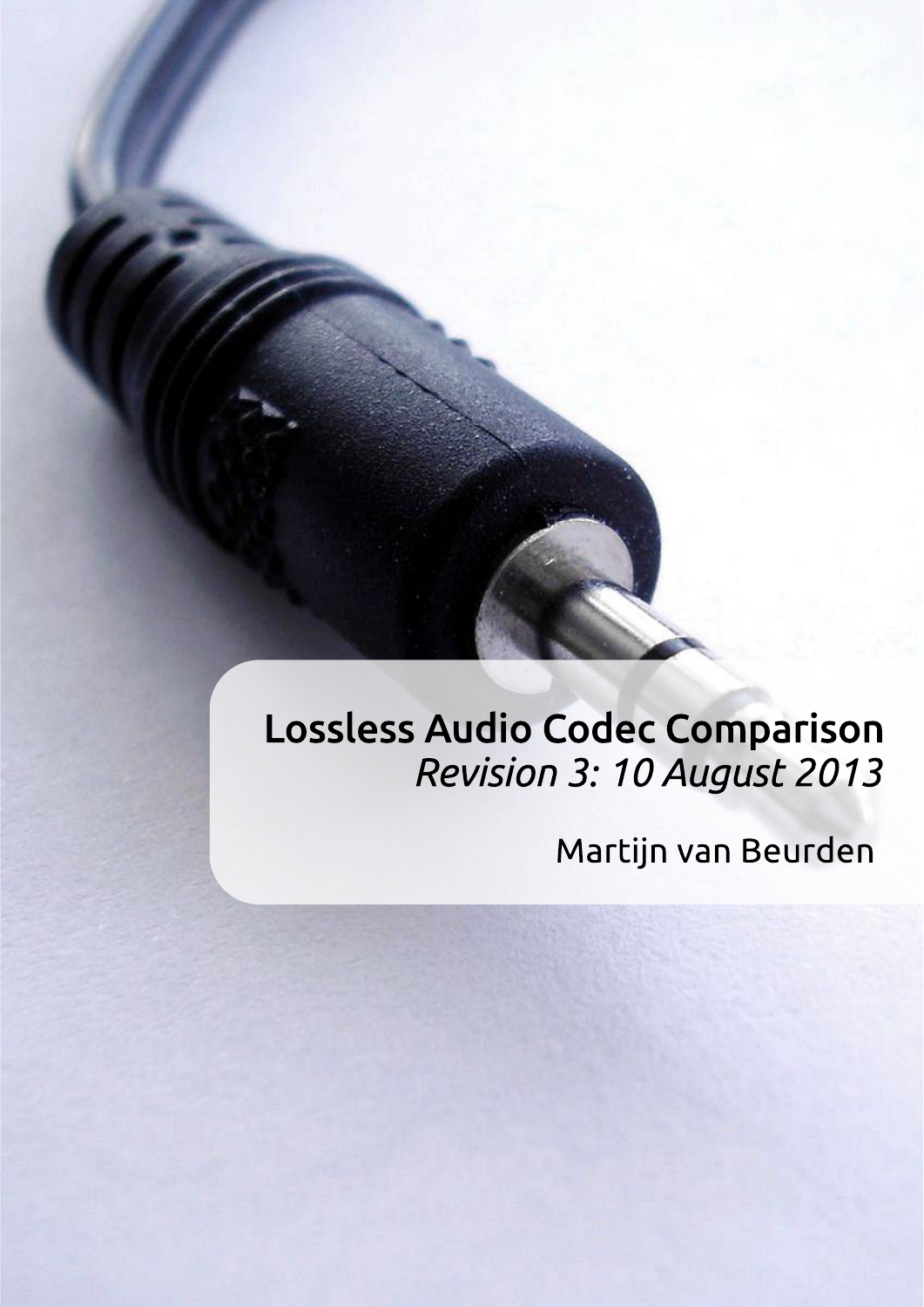# **Contents**

|                        | 3<br>Introduction                                                                                                                  |                                                                  |  |  |
|------------------------|------------------------------------------------------------------------------------------------------------------------------------|------------------------------------------------------------------|--|--|
| 1                      | Test setup<br>1.1<br>1.2<br>1.3                                                                                                    | $\overline{\mathbf{4}}$<br>$\overline{4}$<br>$\overline{4}$<br>6 |  |  |
| $\overline{2}$         | CD-audio test<br>2.1<br>2.2<br>2.3<br>Mono encoded as stereo (Dan Browns Angels and Demons) $\dots \dots$<br>2.3.1<br>2.3.2<br>2.4 | 8<br>8<br>8<br>11<br>11<br>13<br>14                              |  |  |
| 3                      | High-resolution audio<br>3.1<br>Howard Shore's soundtrack for The Lord of the Rings: The Return of the King.<br>3.2<br>3.3         | 17<br>17<br>20<br>22                                             |  |  |
| $\boldsymbol{\Lambda}$ | Multichannel audio<br>Howard Shore's soundtrack for The Lord of the Rings: The Return of the King.<br>4.1                          | 24<br>24                                                         |  |  |
|                        | A Motivation for choosing these CDs                                                                                                |                                                                  |  |  |
|                        | <b>B</b> Revision history                                                                                                          | 31                                                               |  |  |
|                        | <b>Bibliography</b>                                                                                                                |                                                                  |  |  |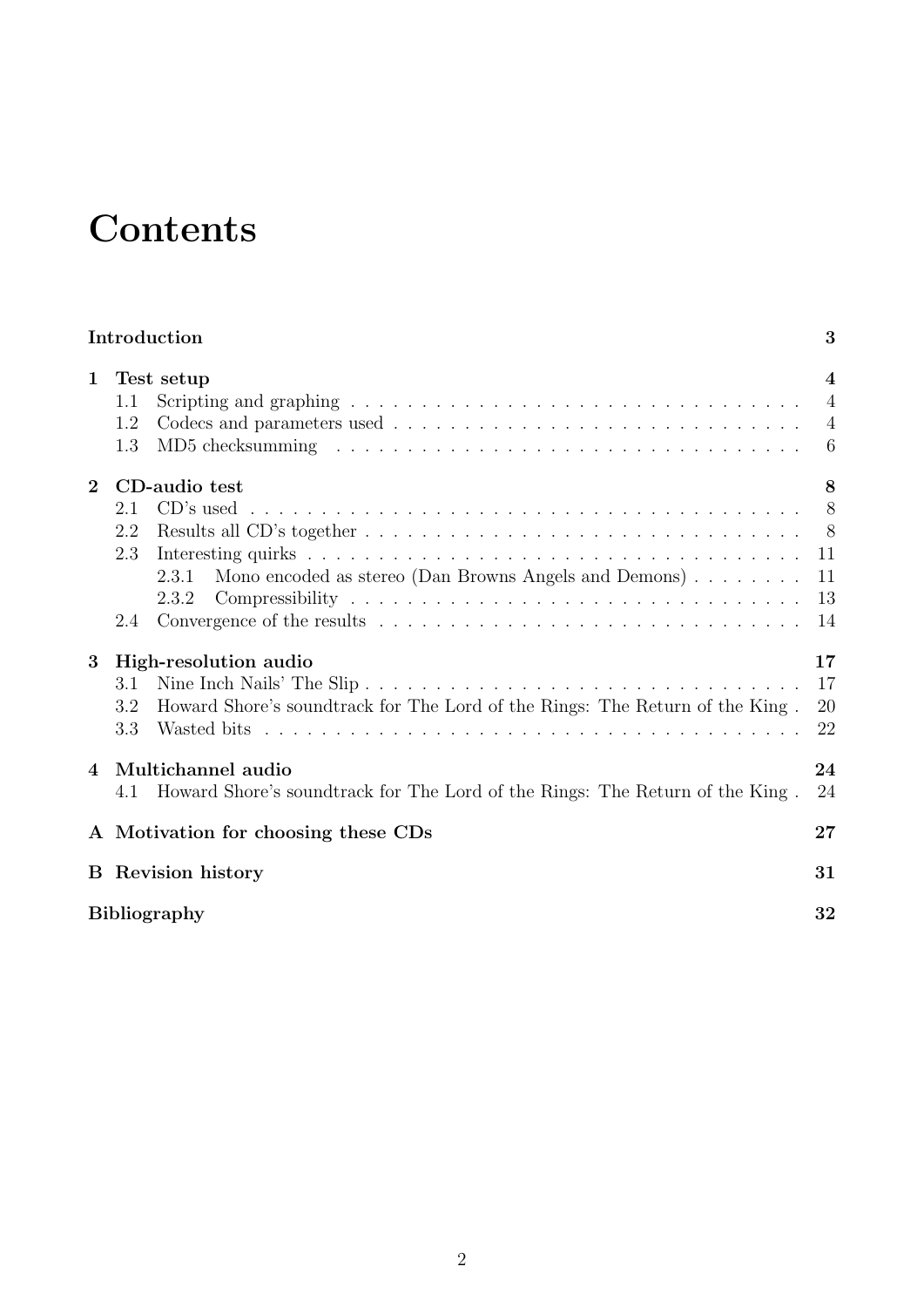# <span id="page-2-0"></span>Introduction

While testing the efficiency of lossy codecs can be quite cumbersome (as results differ for each person), comparing lossless codecs is much easier. As the last well documented and comprehensive test available on the internet has been a few years ago, I thought it would be a good idea to update.

Beside comparing with CD-audio (which is often done to assess codec performance) and spitting out a grand total, this comparison also looks at extremes that occurred during the test and takes a look at 'high-resolution audio' and multichannel/surround audio.

While the comparison was made to update the comparison-page on the FLAC website, it aims to be fair and unbiased. Because of this, you'll probably won't find anything that looks like a conclusion: test results are displayed and analysed, but there is no judgement or choice made. As different people have different demands, there is probably no codec that is 'the best' for everyone anyway.

It is important to understand that nothing in this document is set in stone, codecs are still being tweaked and big surprises are still very well possible, see for example the still recent move of Apple to make ALAC open-source. Besides that, the test material is, while being quite diverse, currently limited to 43 CDs for the CD-audio test, 2 sources for the high-resolution audio test and 1 source for the multichannel test. Because of this, the results should be used with care. Furthermore, this comparison is "only about numbers", comparing speed to compression. Other important stuff, like software/hardware support and development activity are not mentioned at all. For more information on these features, I would like to recommend the HydrogenAudio comparison of lossless codecs [\[5\]](#page-31-1) and the codec comparison on FLAC's homepage [\[4\]](#page-31-2).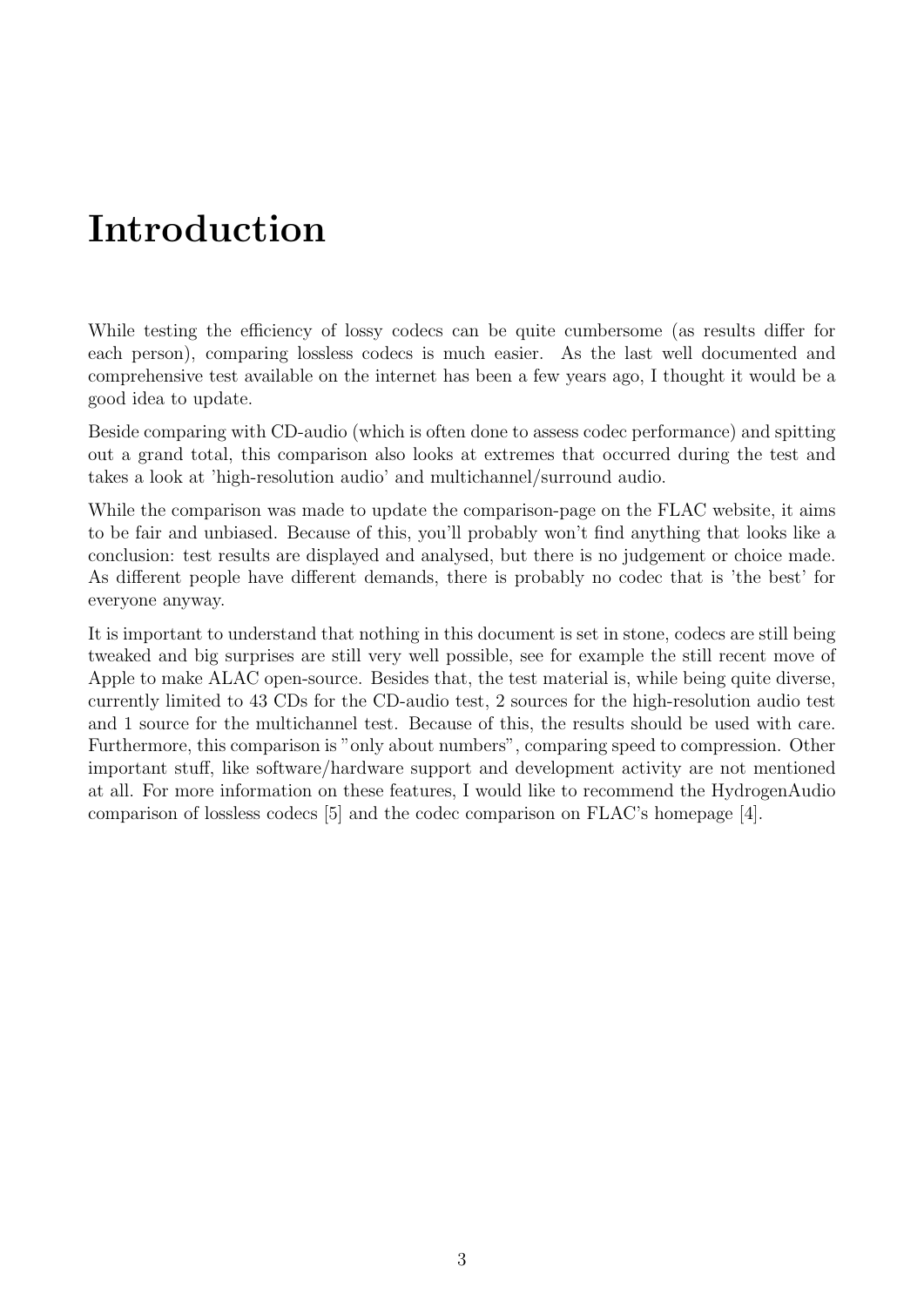# <span id="page-3-0"></span>Chapter 1

### Test setup

In earlier versions of this comparison, some codecs were tested through wine and some were run natively. While wine has a minimal overhead, this wasn't really fair. Now all tests are run on a Windows computer, just to make absolutely sure any overhead is equally spread among all codecs. Between the second and third revision, I was able to find the tools necessary to get the same consistent measurements, like a CPU-cycle based timer and a RAMdisk. Because of these tools, the test results are reliable, reproducible and easy to automate.

The machine used is a system built from off-the-shelf components, using a AMD A4-3400 CPU+GPU and 4GB of RAM. Dynamic frequency scaling was disabled for this test (the CPU was fixed to its 2.7GHz limit) and one core was disabled, so only one core is available to the codecs. Timing was done with 'timer32.exe' from the 7-zip benchmark suite, both real time and cpu time where measured but only cpu time has been used in the following analyses. Before the test starts, the WAVE files are copied to a ramdisk (ramfs) to bypass the hard drive entirely.

### <span id="page-3-1"></span>1.1 Scripting and graphing

The scripting was done in PHP (because I'm familiar with it, not because it's a good choice for this use) and was basically executing encoding and decoding commands within the timeer command and sanitizing this data before it went into the cvs-file. It made sure every encoder would have a fresh copy of the files (in case one encoder would mangle them) in the ramdisk and measured the size of the WAV-files and compressed files to extract a compression ratio.

These cvs-data was ordered by hand and fed into a graph generator, GLE. This resulted in four graphs: two with the familiar 'encoding or decoding speed' versus compression and two which displayed more or less the inverse of the speed versus the compression. The latter two graphs were added because the linear scale used doesn't display the really slow codecs well. Using logarithmic scales was possible as well, but considering those are hard to read for most people this wasn't done. Furthermore, the inverse of encoding speed happens to be CPU-usage, which is a value that is probably easy to relate for most readers.

#### <span id="page-3-2"></span>1.2 Codecs and parameters used

Every known lossless codec that could be easily used with scripts on Windows has been tested. The most notable exception is Real Audio Lossless, as a command line encoders for this format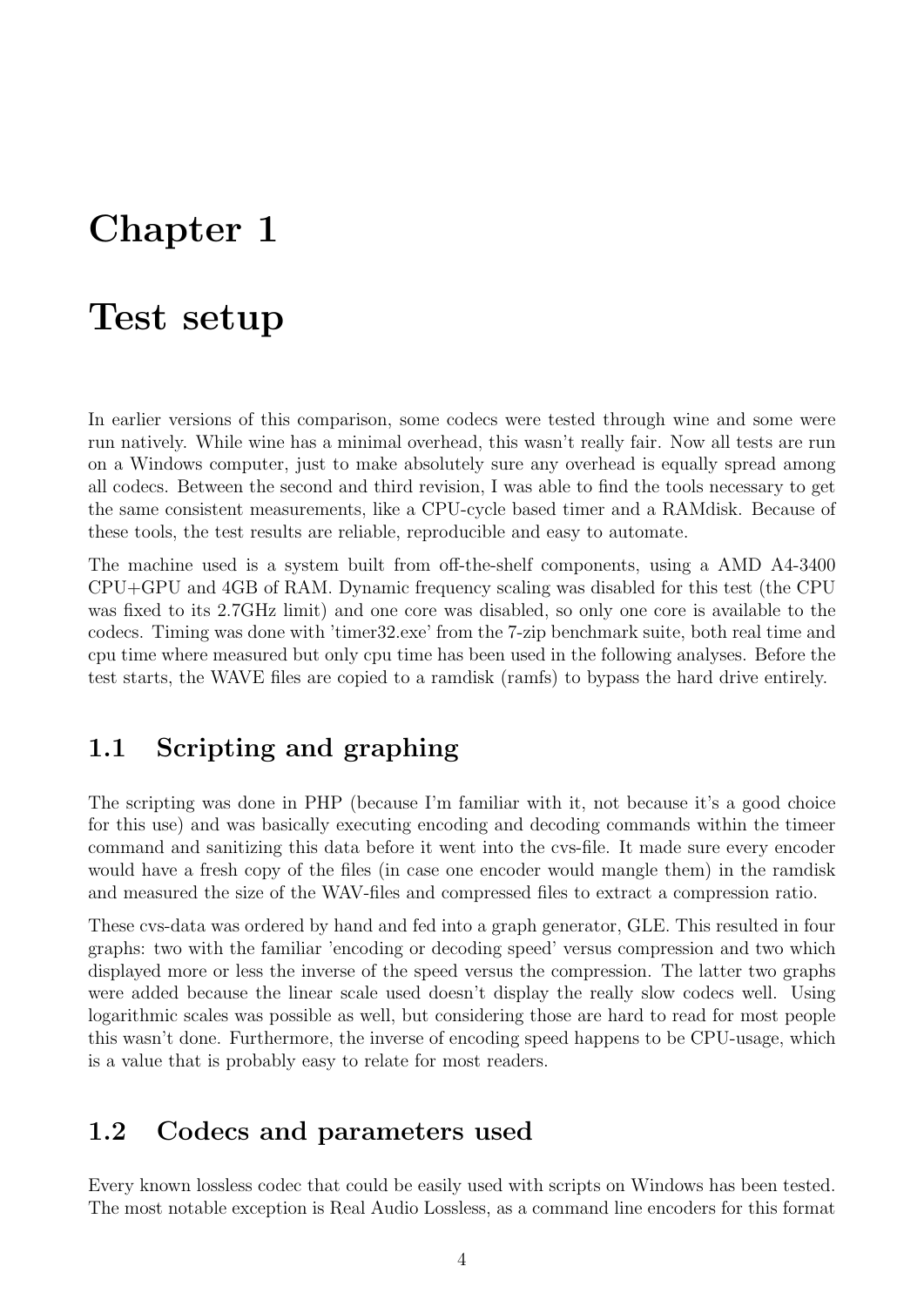seems to be unavailable. Considering the parameters, the ones recommended by the developer (or the command-line help of the encoders) were used, with some exceptions, see table [1.1.](#page-5-1) For example, not all available compression modes of OptimFROG were used, because there are a lot and the codec is pretty slow. Also, after some preliminary tests, it was chosen to drop ALS's -7 mode and OptimFROGs maximumcompression. ALS -7 was simply too slow with little or even negative gain (see figure [1.1\)](#page-4-0) and OptimFROGs –maximumcompression is not advised for daily use, only for benchmark purposes. While this is a benchmark, daily use is the focus of this report.

As you can see<sup>[1](#page-4-1)</sup> in figure [1.1,](#page-4-0) the encoding of ALS -7 and OptimFROG maximum compression both took 2.5 times the playing length of the files, which for such a comprehensive test is far to long: together they used half of the running time of the test, while they offer no real benefit. On this CD, ALS -7 is actually even worse than ALS without parameters, but this usually wasn't the case. This is strange, as the comparison I did in may 2009 (with an earlier version of ALS) did show fairly large gains, but with this version it seems those gains were lost.

<span id="page-4-0"></span>

Figure 1.1: Encoding speed as 'calculated CPU-usage' versus compression for 'Fanfare Ciocarlia - Baro Biao: World Wide Wedding'

<span id="page-4-1"></span><sup>&</sup>lt;sup>1</sup>This graph was made for the second revision of this comparison and will not be updated. Because these tests where done on a different machine with a different configuration, the results can't be compared directly to other results. For more information on the used equipment, see revision 2 of this test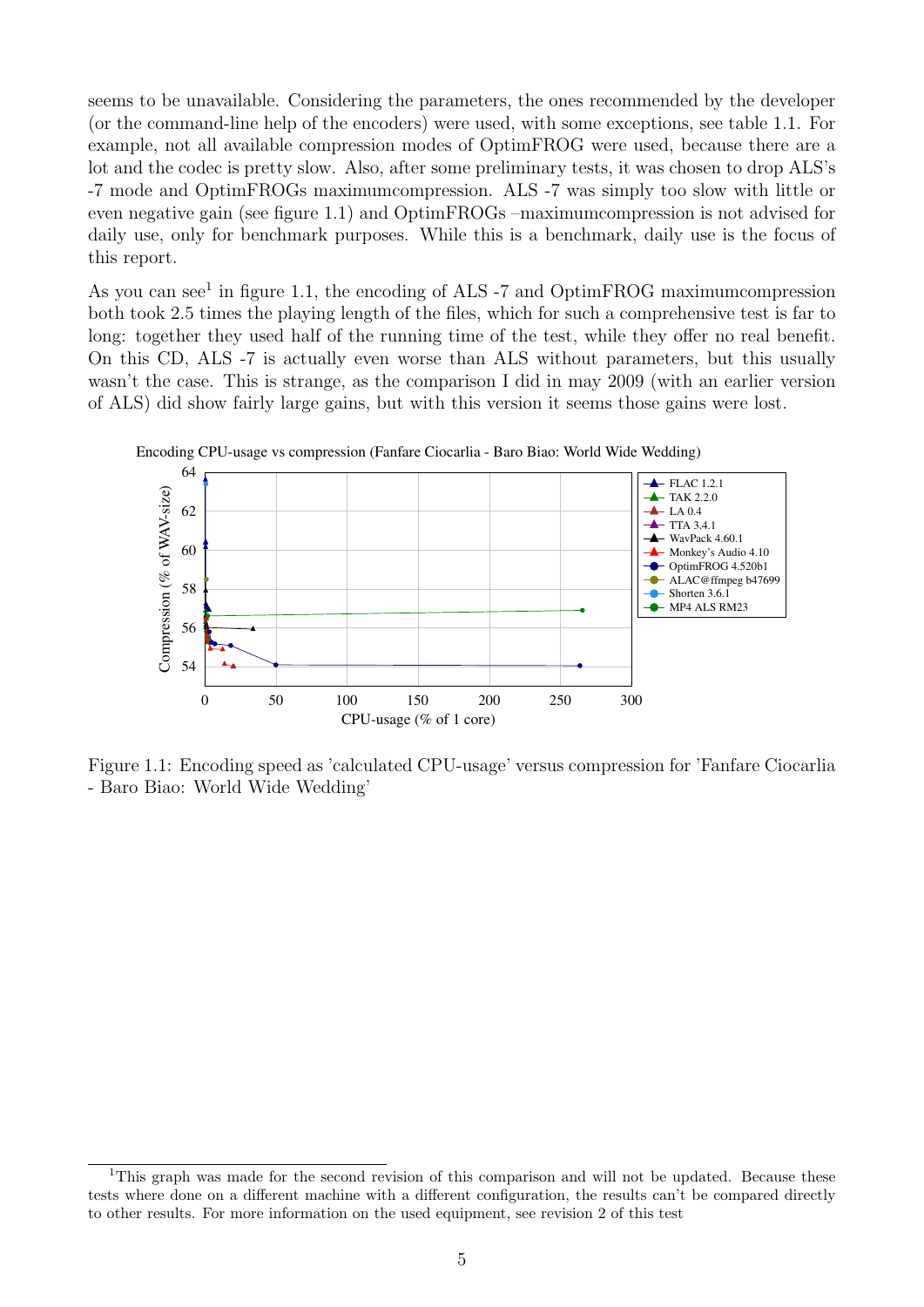<span id="page-5-1"></span>

| Codec         | Parameters used                                                       |
|---------------|-----------------------------------------------------------------------|
| <b>FLAC</b>   | $-0, -1, -2, -3, -4, -5, -6, -7, -8$                                  |
| <b>TAK</b>    | $-p0, -p0e, -p0m, -p1, -p1e, -p1m, -p2, -p2e, -p2m, -p3, -p3e, -p3m,$ |
|               | $-p4, -p4e, -p4m$                                                     |
| LA            | $[-]$ , -high, -high -noseek                                          |
| <b>TTA</b>    |                                                                       |
| WavPack       | $-f, [-], -h -x, -hh -x$                                              |
| Monkeys Audio | $-c1000, -c2000, -c3000, -c4000, -c5000$                              |
| OptimFROG     | -mode fast, -mode normal, -mode high, -mode best, -mode best-         |
|               | new                                                                   |
| <b>ALAC</b>   | $\vdash$                                                              |
| Shorten       | $\overline{\phantom{a}}$                                              |
| MP4ALS        | $-$                                                                   |

Table 1.1: Parameters used for each codec

### <span id="page-5-0"></span>1.3 MD5 checksumming

Checksumming is a safety feature of a few lossless codecs. I tested its impact on encoding and decoding performance<sup>[2](#page-5-2)</sup>, because FLAC has checksumming enabled by default while other codecs (like TAK) have it disabled by default. The results are shown in [1.2 on the following](#page-6-0) [page.](#page-6-0) It is clearly visible that especially the fast presets suffer a lot from checksumming, up to 25 percent. To make this a fair comparison between the codecs and because checksumming is usually not implemented in playback hardware, FLACs checksumming was disabled.

<span id="page-5-2"></span><sup>&</sup>lt;sup>2</sup>These tests were made in the first revision of this comparison and will not be updated, because their use is only to explain why certain choices were made. Because these tests where done on a different machine with a different configuration, the results can't be compared directly to other results. For more information on the used equipment, see revision 1 or 2 of this test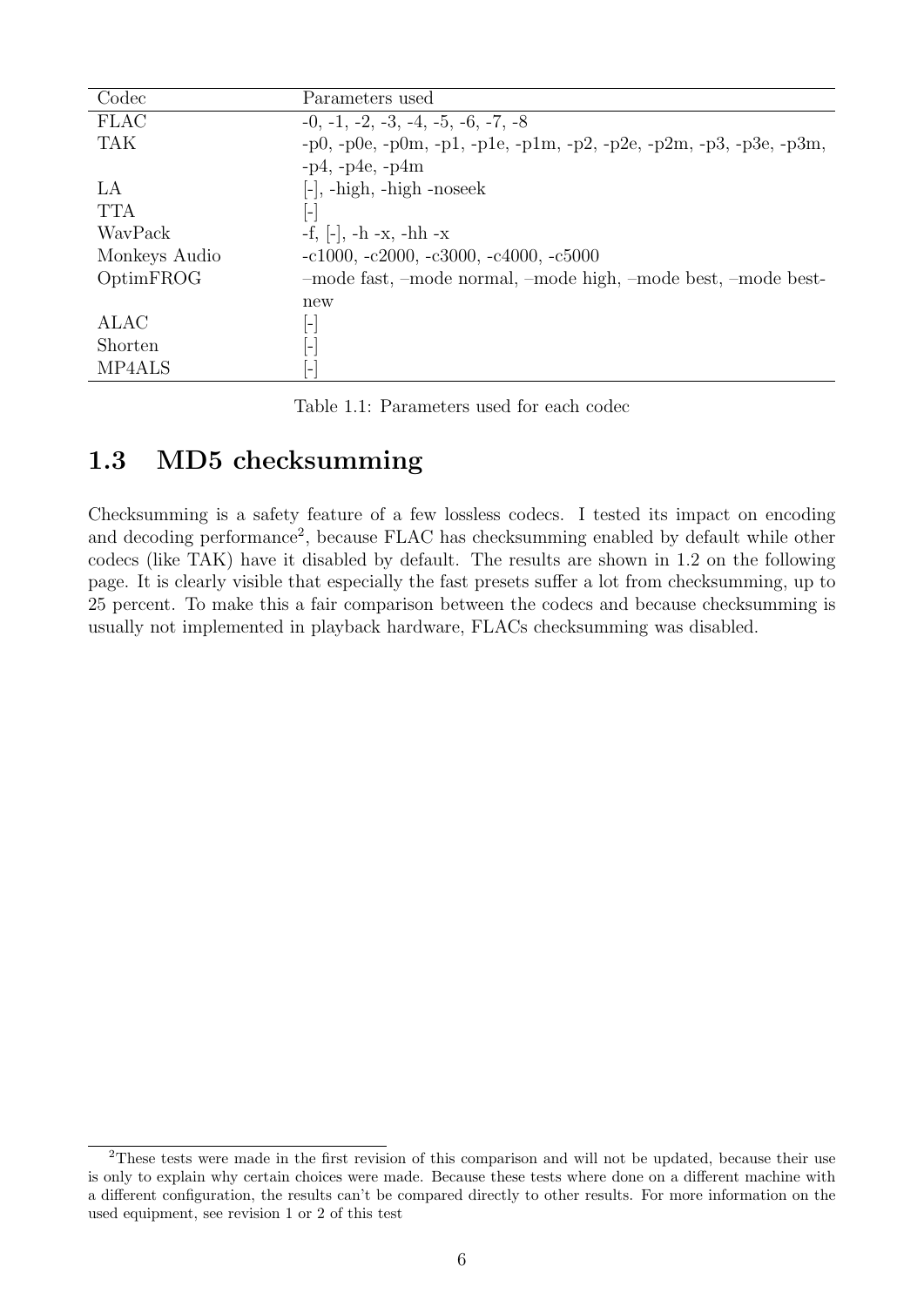<span id="page-6-0"></span>

Figure 1.2: Performance of TAK and FLAC with and without checksumming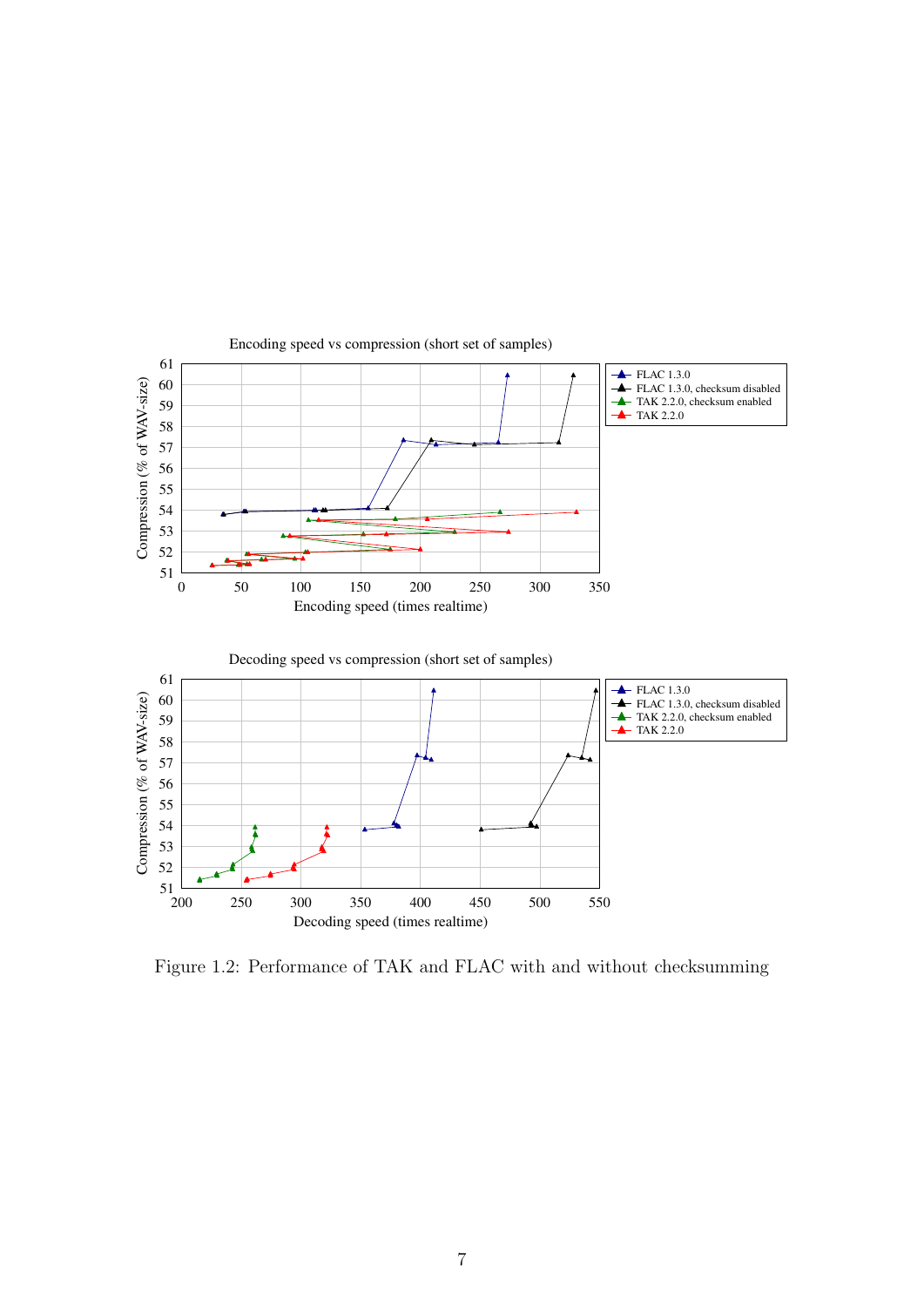## <span id="page-7-0"></span>Chapter 2

### CD-audio test

The most important use of lossless codecs nowadays is compressing CD-audio. Because of this, most of this report focuses on CD-audio. First, the performance of all codecs on the whole corpus will be examined. Next, some CDs will be examined separately to comment on particular quirks and weak points of certain codecs.

#### <span id="page-7-1"></span>2.1 CD's used

The CD's used in this test are listed in table [A.1 on page 28,](#page-27-0) because the list became too long to include here. Besides the title of the disc, there is a very general indication of the kind of music it is, should represent or what special significance it has, in case the performer is unfamiliar to you. These CD's should encompass a wide range of music and therefore give balanced results, with the weak spots of each codec exposed equally. For more information, see appendix [A.](#page-26-0)

Quite some effort was put into choosing and balancing the list of CDs, with a lot of help from [\[3\]](#page-31-3). In particular, Tom Beck, developer of the TAK codec, pointed out that mastering can make a real difference in codec performance, and therefore the test should encompass as much different 'mastering techniques as possible'.

#### <span id="page-7-2"></span>2.2 Results all CD's together

The results following are from all the CDs mentioned above averaged. This was done by averaging the CD results, not those of the individual tracks. This is done because otherwise CDs with more tracks would influence the results more than CDs with only a few tracks.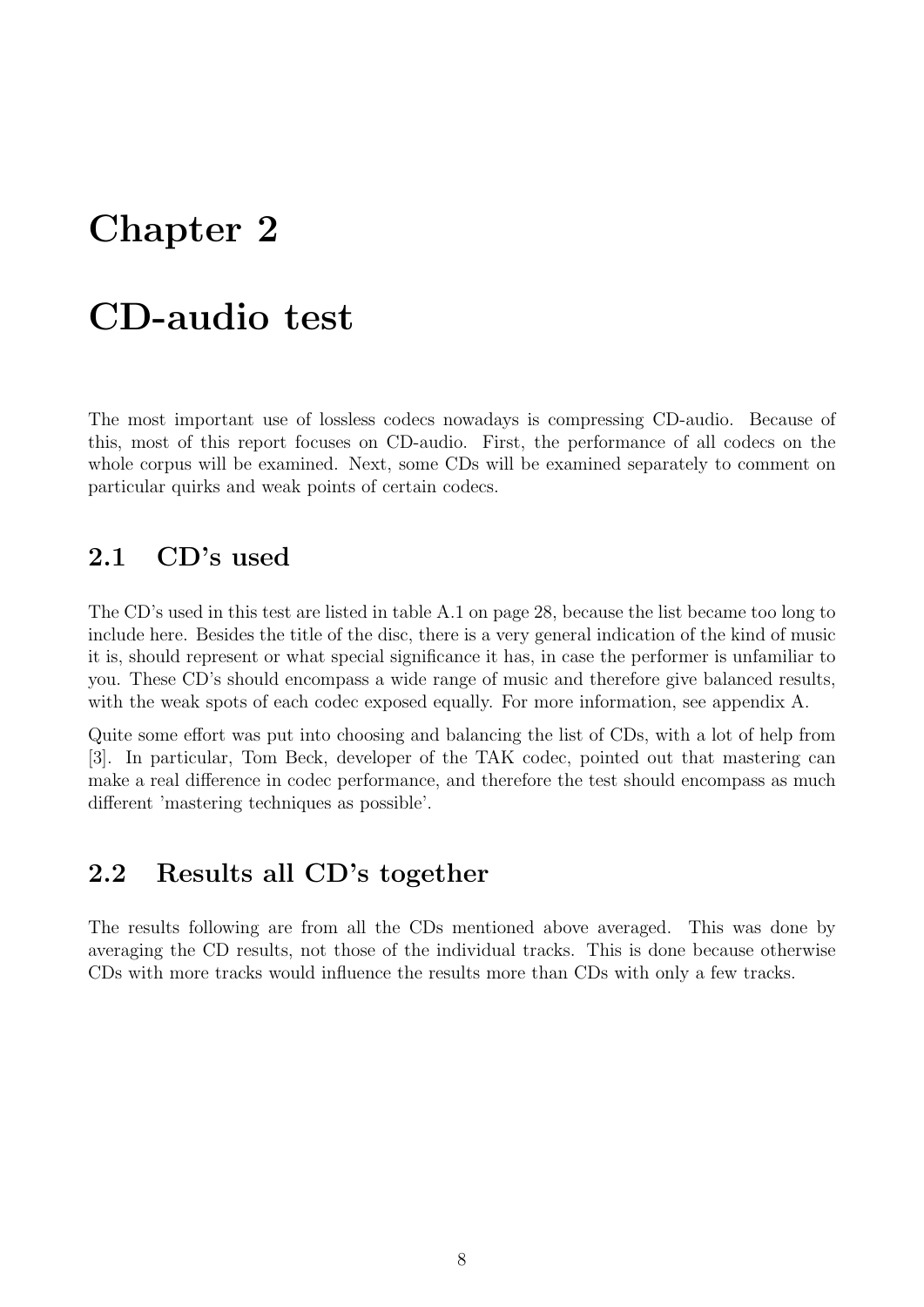

Figure 2.1: Encoding codec performance of all CD's averaged

(b) Displayed as realtime CPU-usage

Shorten 3.6.1  $\rightarrow$  MP4 ALS RM23  $\bullet$  WMA Lossless v12.0

0 5 10 15 20 25 30 35 40 45 CPU-usage (% of 1 core)

 $rac{1}{0}$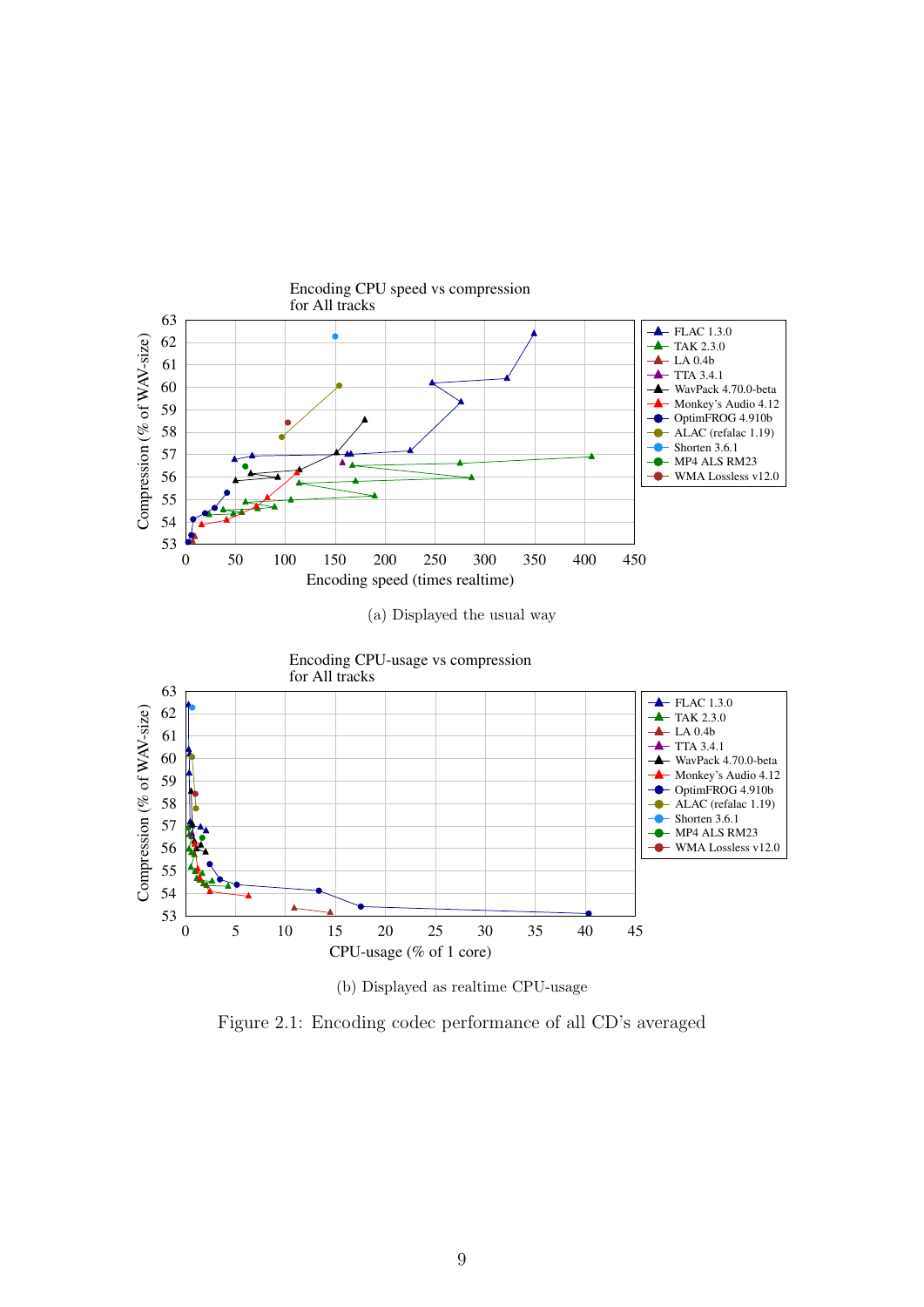

(a) Displayed the usual way



(b) Displayed as realtime CPU-usage

Figure 2.2: Decoding codec performance of all CD's averaged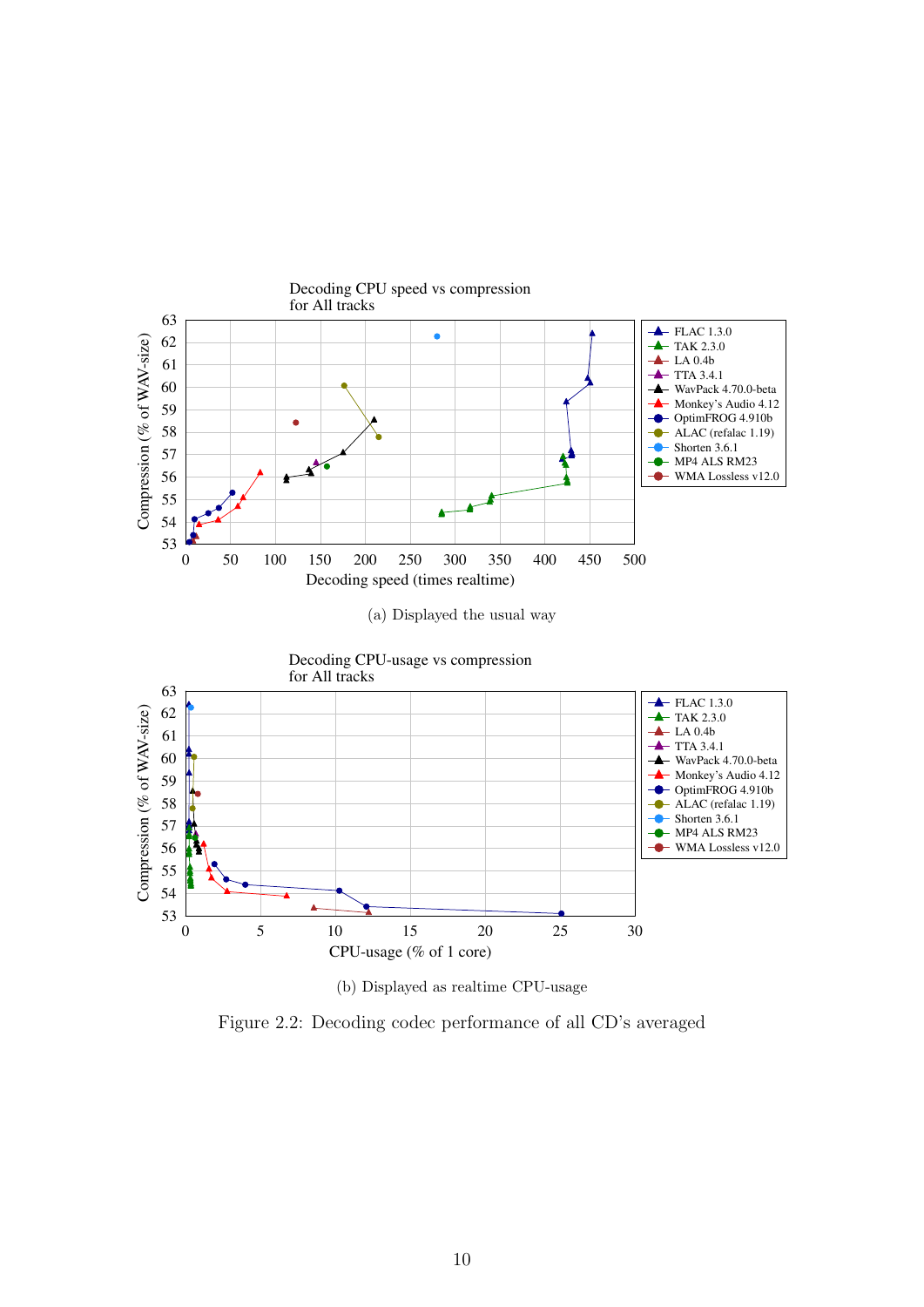#### <span id="page-10-0"></span>2.3 Interesting quirks

While testing different CD's to obtain a balanced total, the results of the individual CD's were plotted as well to look for certain peculiarities, both to report and to assess the validity of the test. If the results of most CD's look similar and any strange behaviour is explainable, one could say the test is more or less valid because it converges. Apart from ALAC –fast, FLAC setting -0 and -3 and Shorten fluctuating a lot (because of lacking stereo decorrelation), there was only one case in which non-standard behaviour was observed, which will be discussed next. Furthermore, some observations will be discussed.

#### <span id="page-10-1"></span>2.3.1 Mono encoded as stereo (Dan Browns Angels and Demons)

The biggest difference with the all-round test is the audio book. The tested material contains a lot of silence, is pure mono (encoded as stereo as CDs don't have a mono-mode) and features only one voice. The encoding and decoding performance is displayed in figure [2.3.](#page-10-2)

<span id="page-10-2"></span>

Figure 2.3: Codec performance for the audiobook Angels & Demons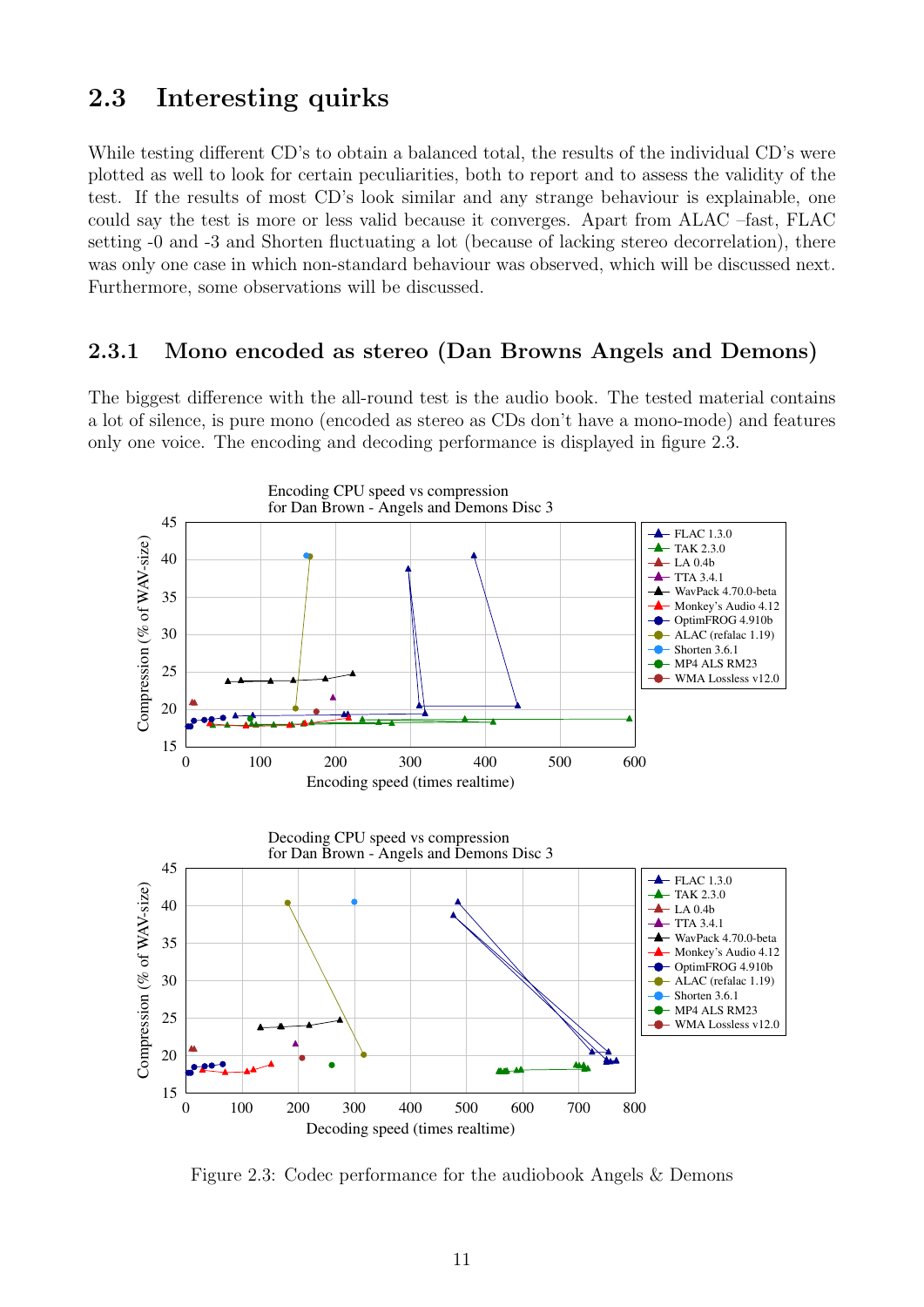The most obvious features are the behaviour of FLAC, ALAC and the bad performance of WavPack, Shorten and LA. FLAC's behaviour is because at modes -0 and -3 (which are the two peaks visible) no stereo decorrelation is done. All other modes have some form of stereo decorrelation, which obviously helps as this is pure mono: it halves the size of the files here. This is probably also true for refalac's –fast mode. WavPacks bad performance is a known 'bug'. Newer encoders have an option –optimize-mono, but it has to be set manually as it might break compatibility with older decoders. Shorten has no stereo decorrelation at all and LA seems to suffer from the same bug as WavPack does.

When looking for best compression, OptimFROG has a very small lead. Its –bestnew mode has the best compression  $(17.727%)$  while Monkey's Audio -c4000 (extra high) compresses only little less (17.733%). It is strange, but Monkey's Audio insane mode (which is slower than the extra high mode) gets only 18.0%. TAK and FLAC both perform very well considering their speed. A last remark is that LZMA2 (7-zip's compression mode), while not displayed in the graph, does very well considering it is not an audio codec, it scores 30% compression and outperforms ALAC fast, FLAC -0, -3 and Shorten here.

<span id="page-11-0"></span>

Figure 2.4: Codec performance for the audiobook mixed to mono

To find out which part of the performance of the codecs was due to the file being mono and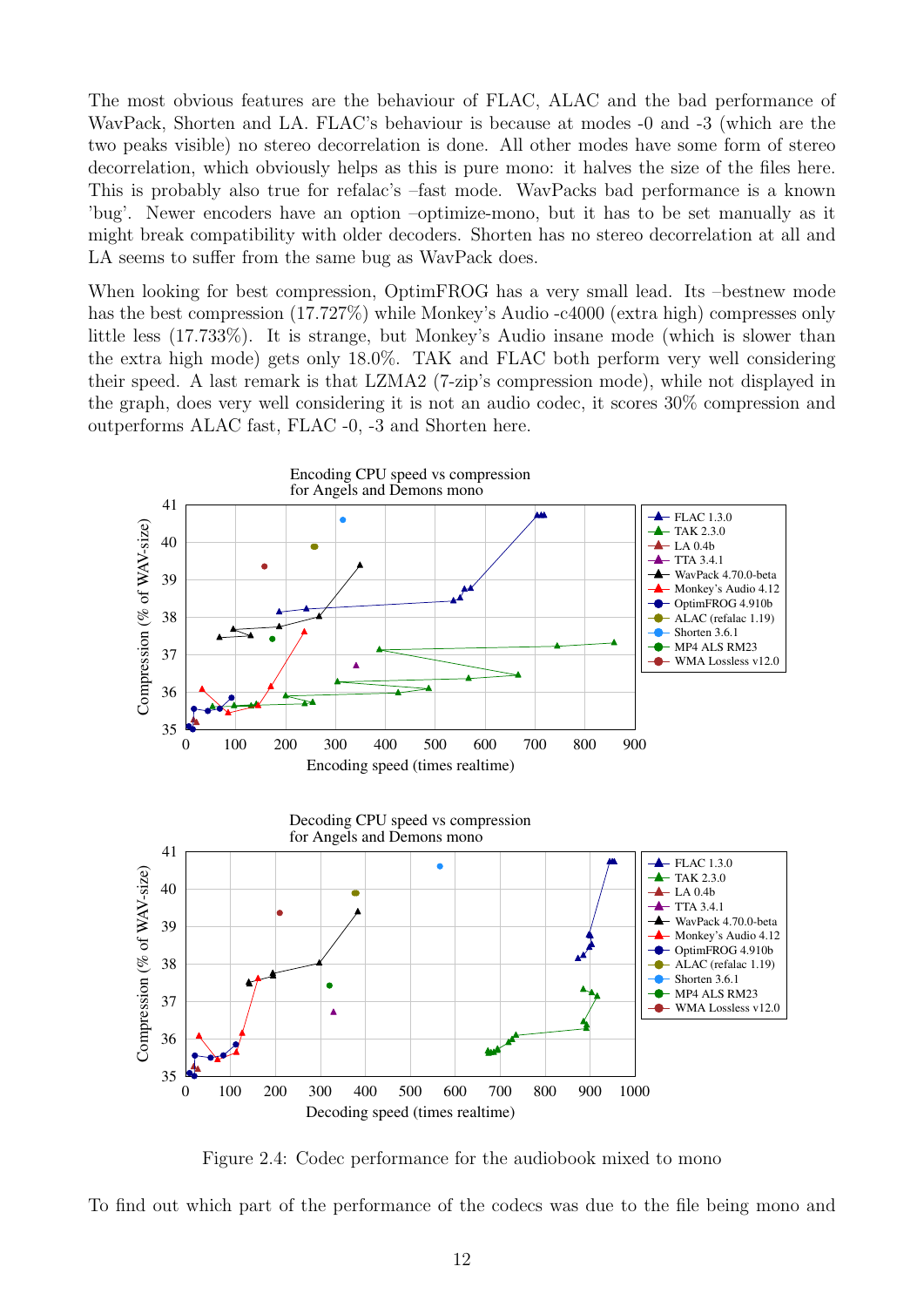which was due to the file containing lots of silence and only one voice, I decided to rerun the test with the files mixed to mono. This mono mixing was done with SoX using "remix 1" as a filter. So no mixing, I just took the first (left) channel to form the mono-channel.

The results are displayed in figure [2.4 on the previous page.](#page-11-0) The results for this test are more like the overall result, with the performance of LA and WavPack back on par and shorten (which seems to have no stereo decorrelation at all) benefits the most. The strange behaviour of Monkey's Audio stays, however. The most striking difference between the stereo original and the mono mix is that FLAC and the lower TAK and WavPack levels have halved their encoding time: apparently, stereo decorrelation takes a lot of time. In FLAC, stereo correlation is more or less 'brute-force', so that fits the picture very well.

#### <span id="page-12-0"></span>2.3.2 Compressibility

While the results of these tests show that codecs perform similar on very different material (in other words, no codec is very good at a certain kind of music while not at others), some kinds of music seem to have more room for 'improvement'. For example, when looking at Yann Tiersen - Le Fabuleux Destin d'Amélie Poulain (see figure [2.5\)](#page-12-1), OptimFROG bestnew preset delivers a file 9.3% smaller than its fast preset. Likewise Monkey's Audio gets a 8.8% smaller file when comparing the fast with the insane preset and TAK improves 9.8%. However, when looking at System of a Down - Mezmerize (see figure [2.6\)](#page-13-1), OptimFROG gets 2.5% extra out, Monkey's audio 2.6% and TAK 3.9%.

<span id="page-12-1"></span>

Figure 2.5: Compression versus encoding speed for Le Fabuleux Destin d'Amélie Poulain

So it seems the 'law of diminishing returns' is different for each CD, but it seems to match well between different codecs. It is easily seen in the graphs, as the y-axis for the Mezmerize album run from 67% to 78% of the original file size, a difference of 14%, while for the other CD this is a difference of 24%. For most CDs the difference wasn't this large or small (these were two carefully selected extremes) but it is related to music genre: metal has usually less improvement while quiet, clean music has large improvements.

This difference might be explained by instrumentation. In metal music, the sound is usually saturated with overdriven guitars and is usually percussion-heavy. The extensive use of cymbals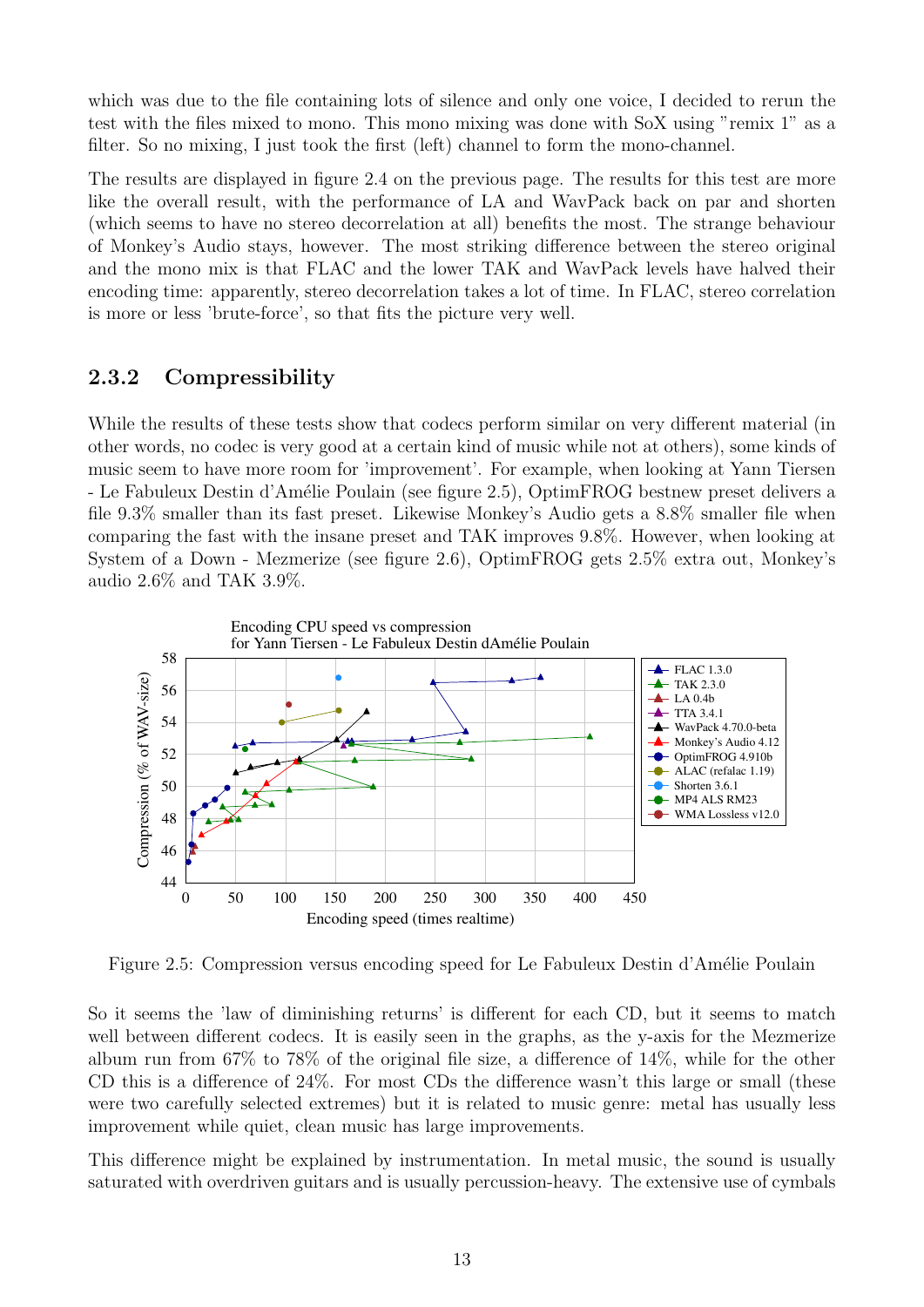<span id="page-13-1"></span>

Figure 2.6: Compression versus encoding speed for Mezmerize

for example, might influence the compressibility, as the sound of a cymbal is usually characterized as 'colored noise'. As is known, codecs perform very bad on noise-like input, because of the high entropy. As lossless codecs try to find correlation in the input as much as possible, one might conclude that this kind of music (with very present noise-like sound like cymbals) has little input to filter and a lot of residual to store. The codecs can't find more correlation as more resources (CPU, RAM etc.) are allocated to compress.

The music from Le Fabuleux Destin d'Amélie Poulain is characterized by simple instrumentation, usually solo or small ensembles. This is more easily compressed (because there is less noise-like content) but there are more 'similarities' to find and filter too, so besides getting smaller files with all codecs, compression benefits more from deeper searches.

So, when looking at the averaged results, one should take into account that different kinds of music can bring quite different results. While it seems codecs take roughly the same spot in whatever ranking you might make with different CDs, the improvements between bettercompressing codecs and slower presets might be different on different kinds of music. If you want to look at this feature in detail, I'd suggest you take a look at the raw results that should accompany this report.

### <span id="page-13-0"></span>2.4 Convergence of the results

One of the most important questions regarding any results of this test would be whether the results are truly 'average' and whether they represent all different kinds of CD-audio out there. As pointed out in section [2.3,](#page-10-0) this is not the case: some codecs perform better than usual at certain CD's. However, most results seem fairly similar while being obtained from very different material.

From comparing results and trying to draw conclusions on the convergence of the results, one can observe differences regarding the reliability of certain codecs. For example, when one takes a look at figure [2.3 on page 11,](#page-10-2) certain codecs (FLAC -3 and Monkeys Audio -insane) generate larger files while being slower: choosing a higher 'mode' will not always result in better results.

In figure [2.7 on page 16](#page-15-0) the encoding and decoding performance of all codecs are graphed for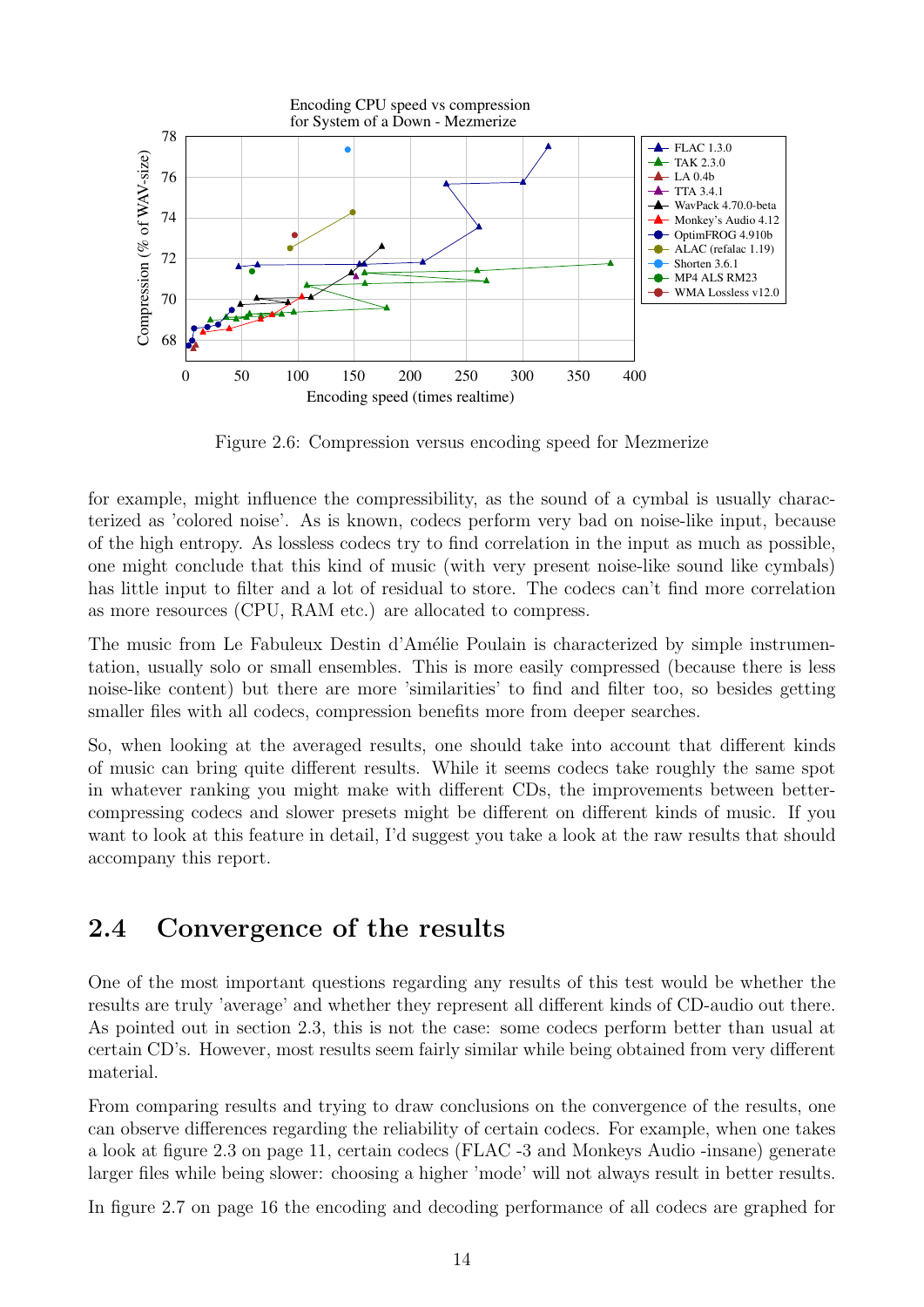four very different kinds of music: a capella choral, metal, soul and jazz. While the average compression achieved and speed differs, codecs all perform similar for different kinds of music: LA and OptimFROG take turns in achieving the best compression while both being pretty slow, FLAC is always the fastest decoding, Shorten performs at FLAC -0 but slower, Monkey's Audio ranges from OptimFROGs –best to WavPacks default setting (but being slower then the latter), TAK is almost always the best performer when trading off compression to encoding speed etc.

The 'typical' position of each codec works for very different kinds of music and is never much better or worse when compared to the average of all CD's, except perhaps FLAC -0 through FLAC -3 and Shorten.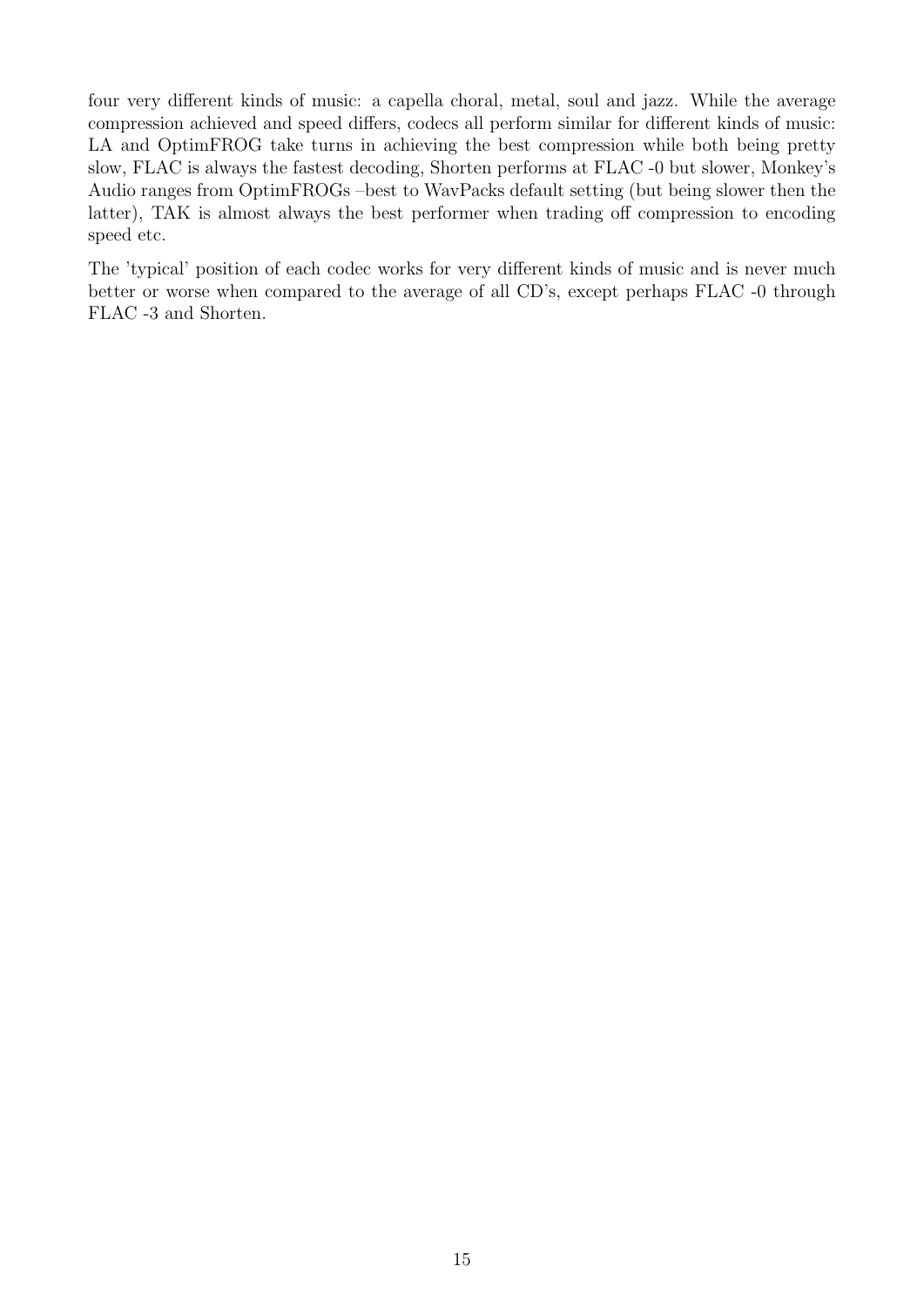<span id="page-15-0"></span>

Figure 2.7: Codec performance for various music genres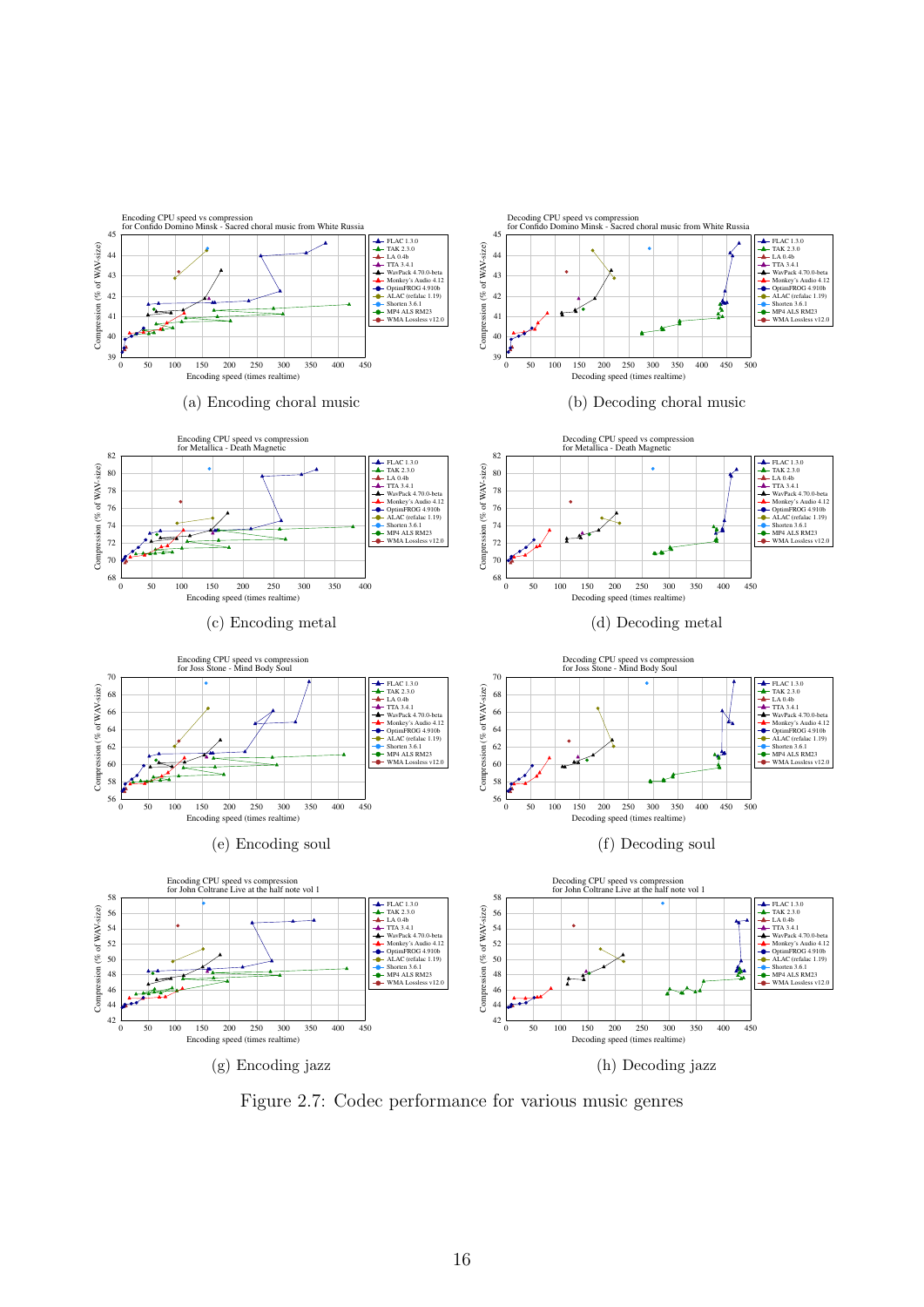# <span id="page-16-0"></span>Chapter 3

### High-resolution audio

While the use for 'high resolution' (i.e. a high sample rate or high bit depth) is open to discussion, lossless codecs are used to pack this kind of material, so it should be tested as well. Two codecs do not participate in this test: both LA and Shorten do not handle these sample rates/bit depths at all.

### <span id="page-16-1"></span>3.1 Nine Inch Nails' The Slip

The Slip was made available free of charge from the website of NIN, releasing both 44kHz/16-bit FLAC-files as well as 96kHz/24-bit files.

The results are shown in figure [3.1](#page-17-0) and [3.2.](#page-18-0) Nothing spectacular: all codecs perform similar when compared to the CD-audio, only FLAC seems to perform worse, being much slower then usual in both encoding and decoding and compressing a little less. Monkey's Audio -insane (or -c5000) preset misbehaves here, just like with the Dan Brown audiobook test and the next test in this chapter, it is slower and compresses less then -c4000.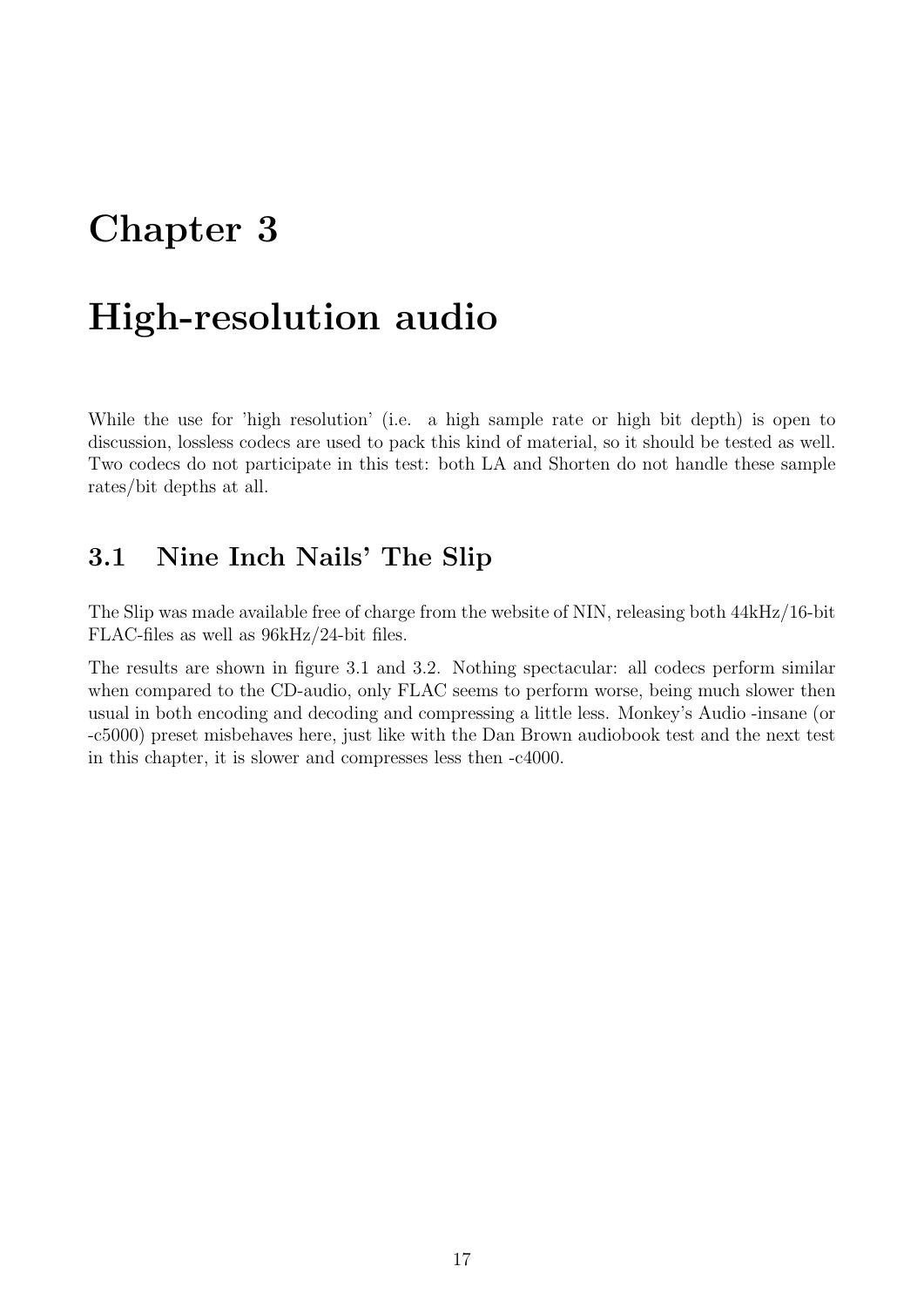<span id="page-17-0"></span>

(b) Sample with 96/24

Figure 3.1: Encoding performance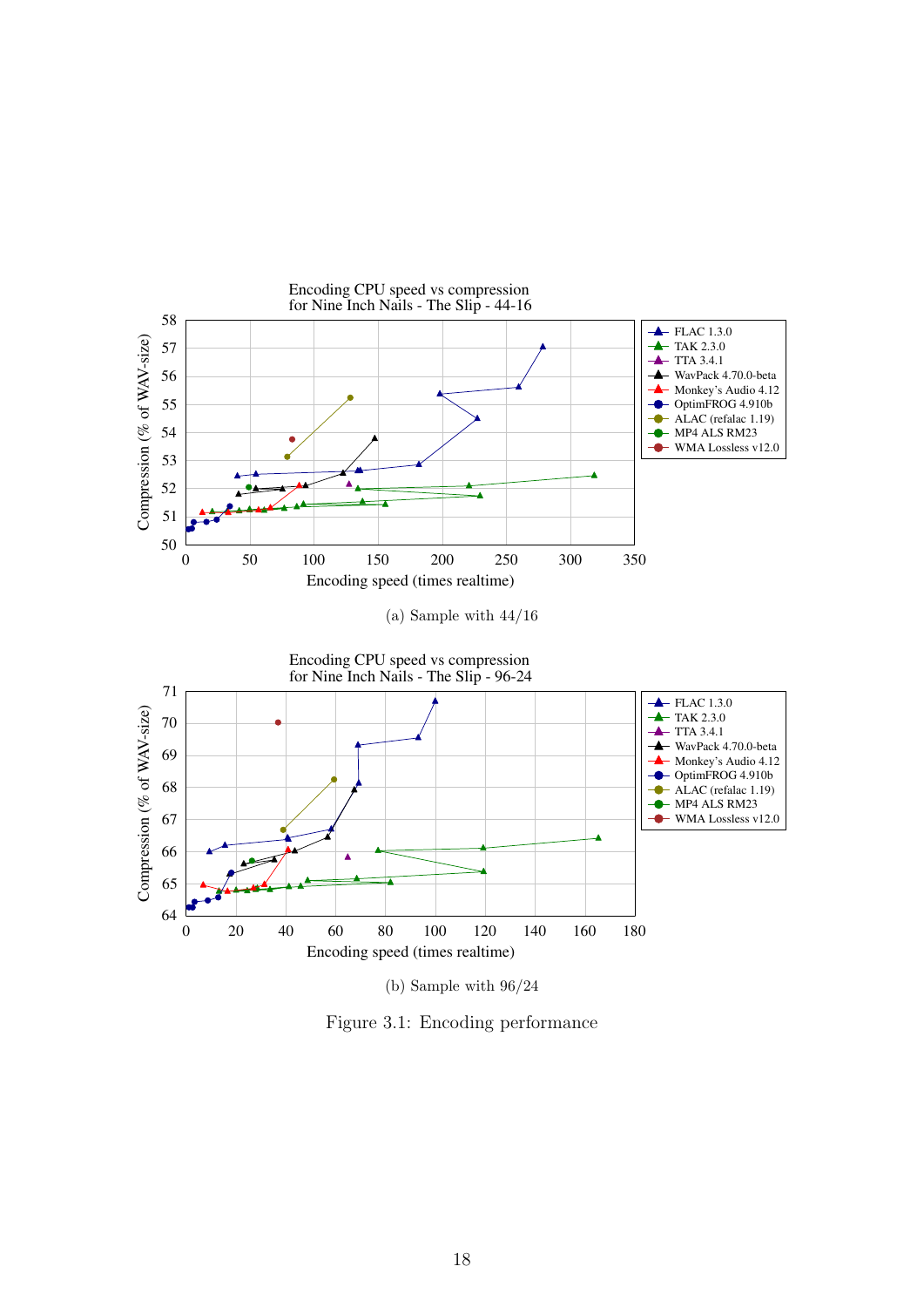<span id="page-18-0"></span>

(b) Sample with 96/24

Figure 3.2: Decoding performance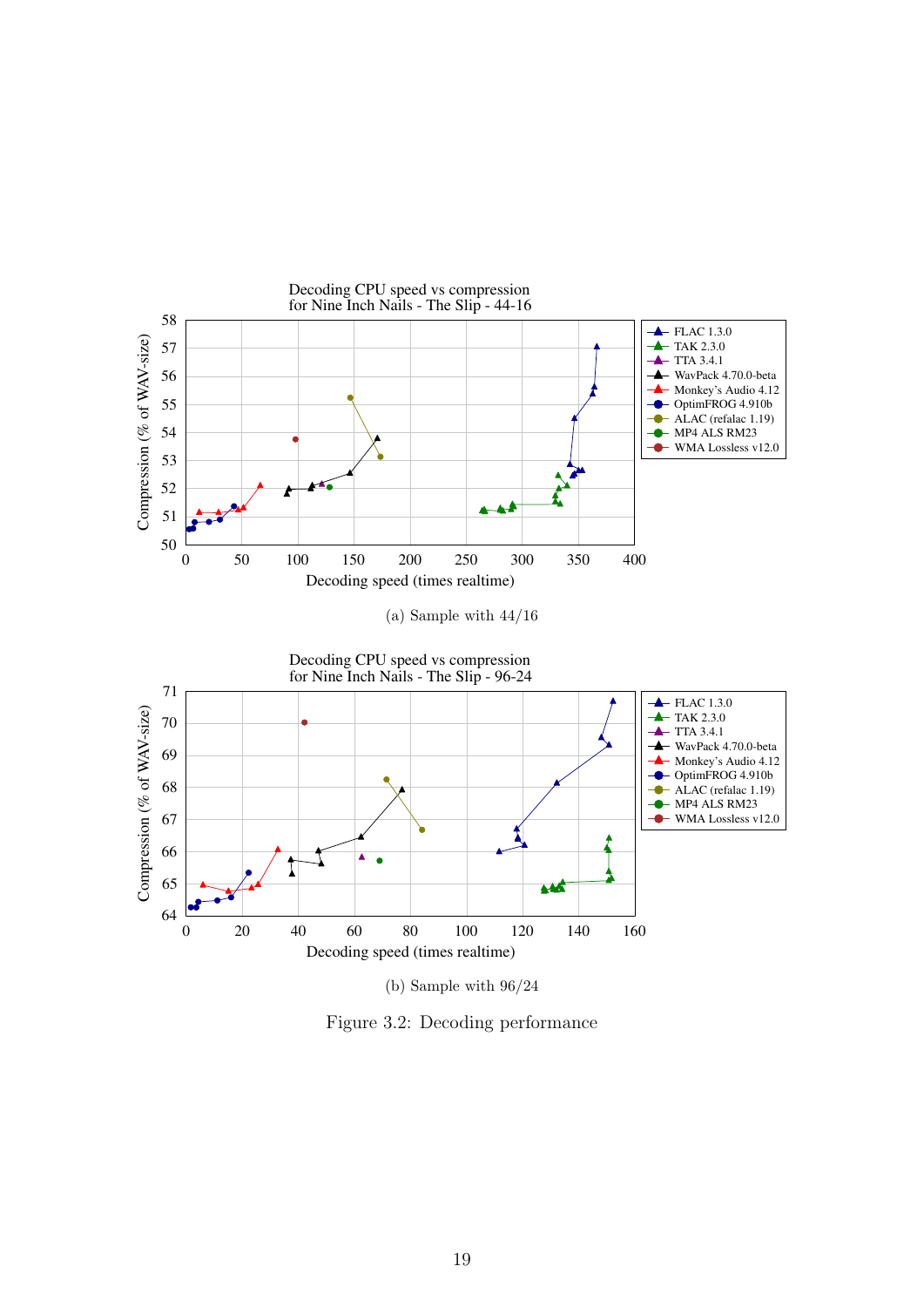### <span id="page-19-0"></span>3.2 Howard Shore's soundtrack for The Lord of the Rings: The Return of the King

The complete recordings of the soundtrack for The Return of the King features an DVD-A along with the 4 audio CDs. This disc was used in the following test. While I first tried another DVD-A from the same trilogy, this disc had some features that made it unsuitable for this comparison, see section [3.3](#page-21-0) on the matter. The results are shown in figure [3.3](#page-19-1) and [3.4.](#page-20-0)

The results are very similar to those obtained with NIN's The Slip in section [3.1.](#page-16-1) Interesting to note it that the differences between different codecs and compression modes are even smaller, similar to the discussion in section [2.3.2,](#page-12-0) moving to 24-bit adds a lot of incompressible noise to the input.

<span id="page-19-1"></span>

(b) Sample with 48/24

Figure 3.3: Encoding performance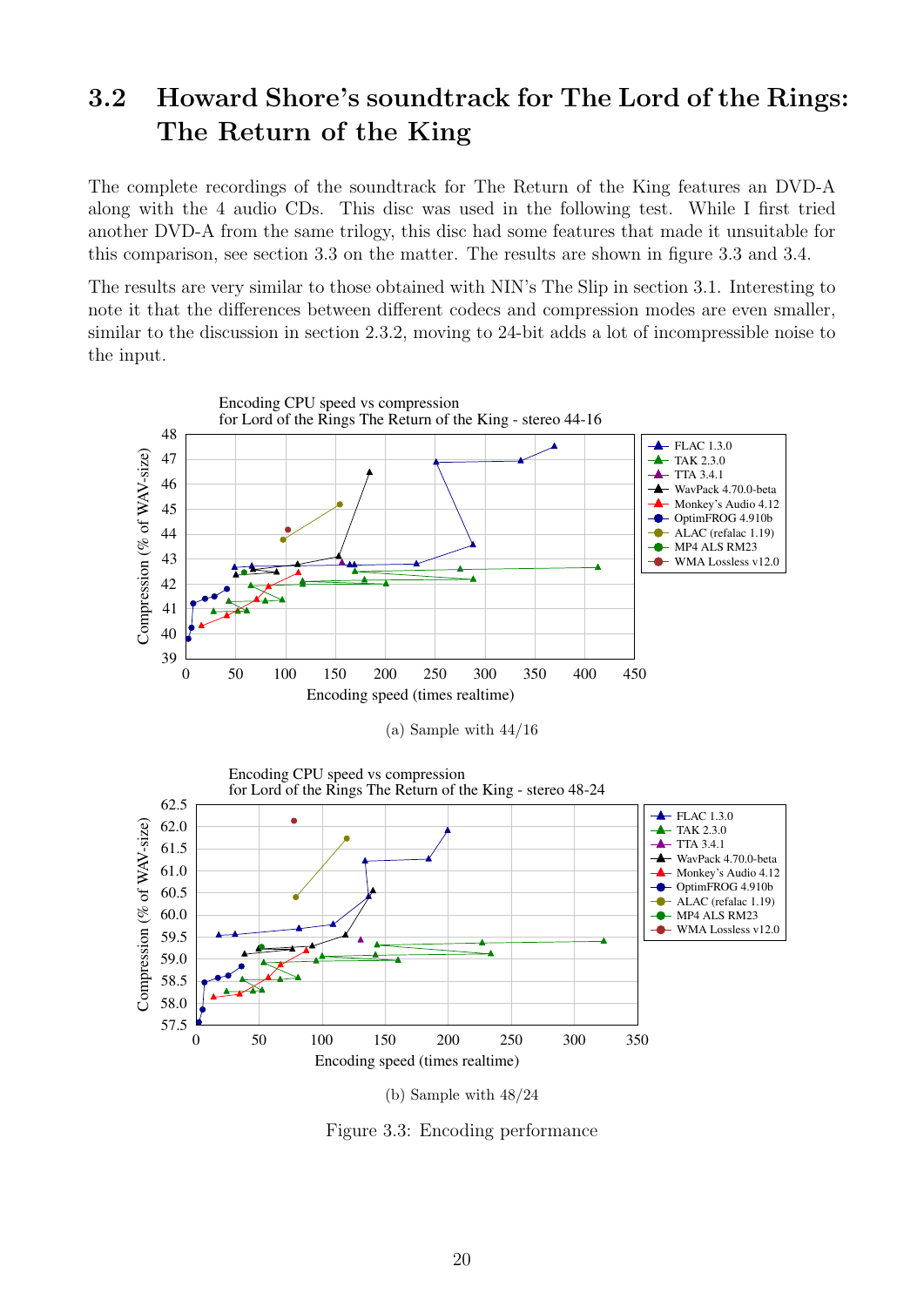<span id="page-20-0"></span>

(b) Sample with 48/24

Figure 3.4: Decoding performance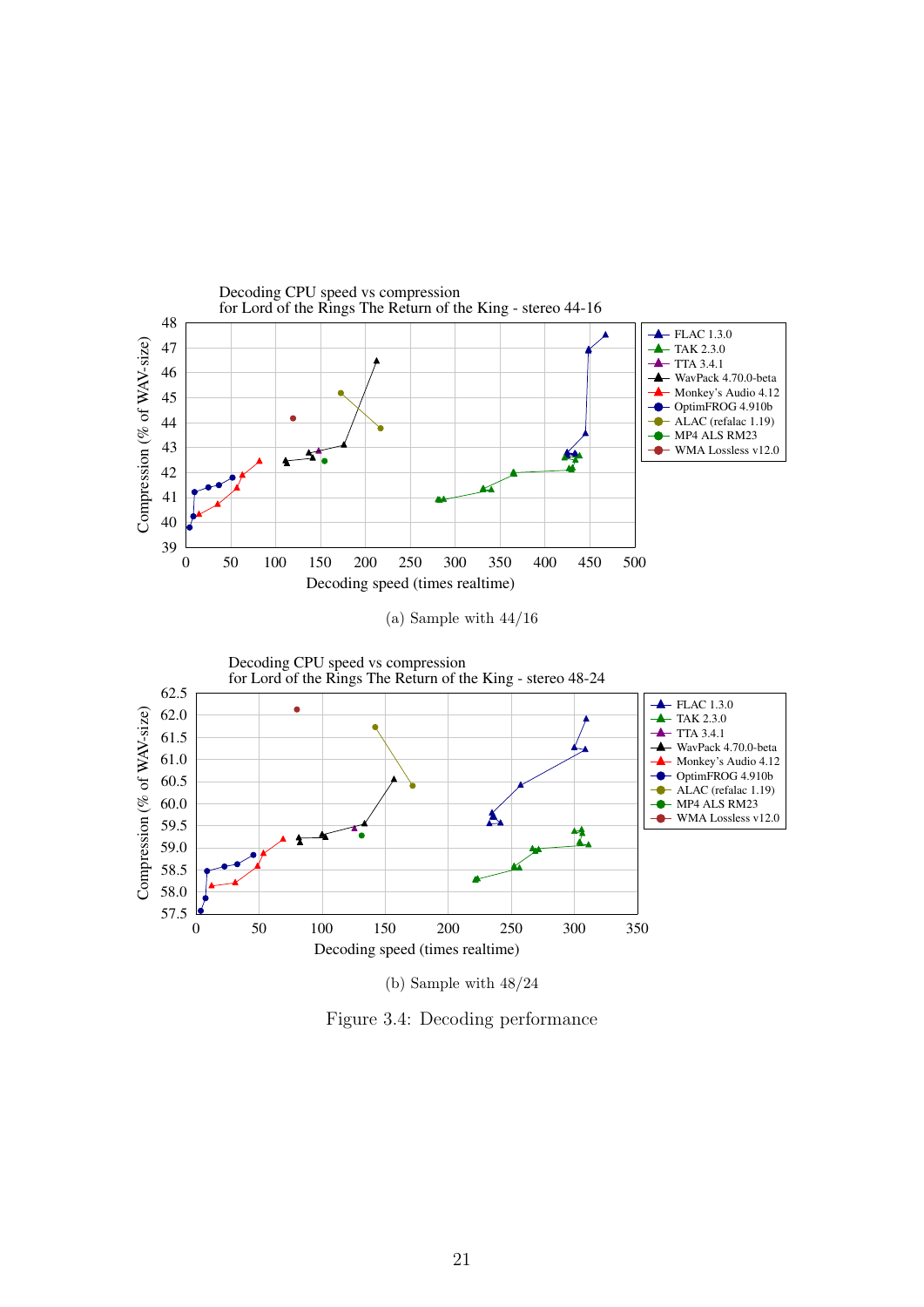#### <span id="page-21-0"></span>3.3 Wasted bits

When testing the complete recordings of The Lord of the Rings: The Two Towers soundtrack, some rather strange results were obtained, shown in figure [3.5](#page-21-1) and [3.6.](#page-22-0) After looking at the analyse-files generated by the official FLAC decoder, it became clear that something called 'wasted bits' was responsible for this behaviour.

<span id="page-21-1"></span>

Figure 3.5: Encoding performance

The first thing that stands out when looking at these results is that the results seem to form two groups: one group (consisting of FLAC, WavPack, TAK and OptimFROG) that does pretty well on these samples and one group (Monkeys Audio, ALAC, TTA and MP4ALS) that fall short. This is because the latter group of codecs do not search for so called wasted bits. This 2 wasted bits mean that, while the files are packed in a 24-bit file, the data actually is 22-bit only and the two least significant bits are always zero. ALS can perform better, but a switch (-l) has to be used on encoding.

Of course one could wonder why this exists, material which is 'only' 22-bit while it is advertised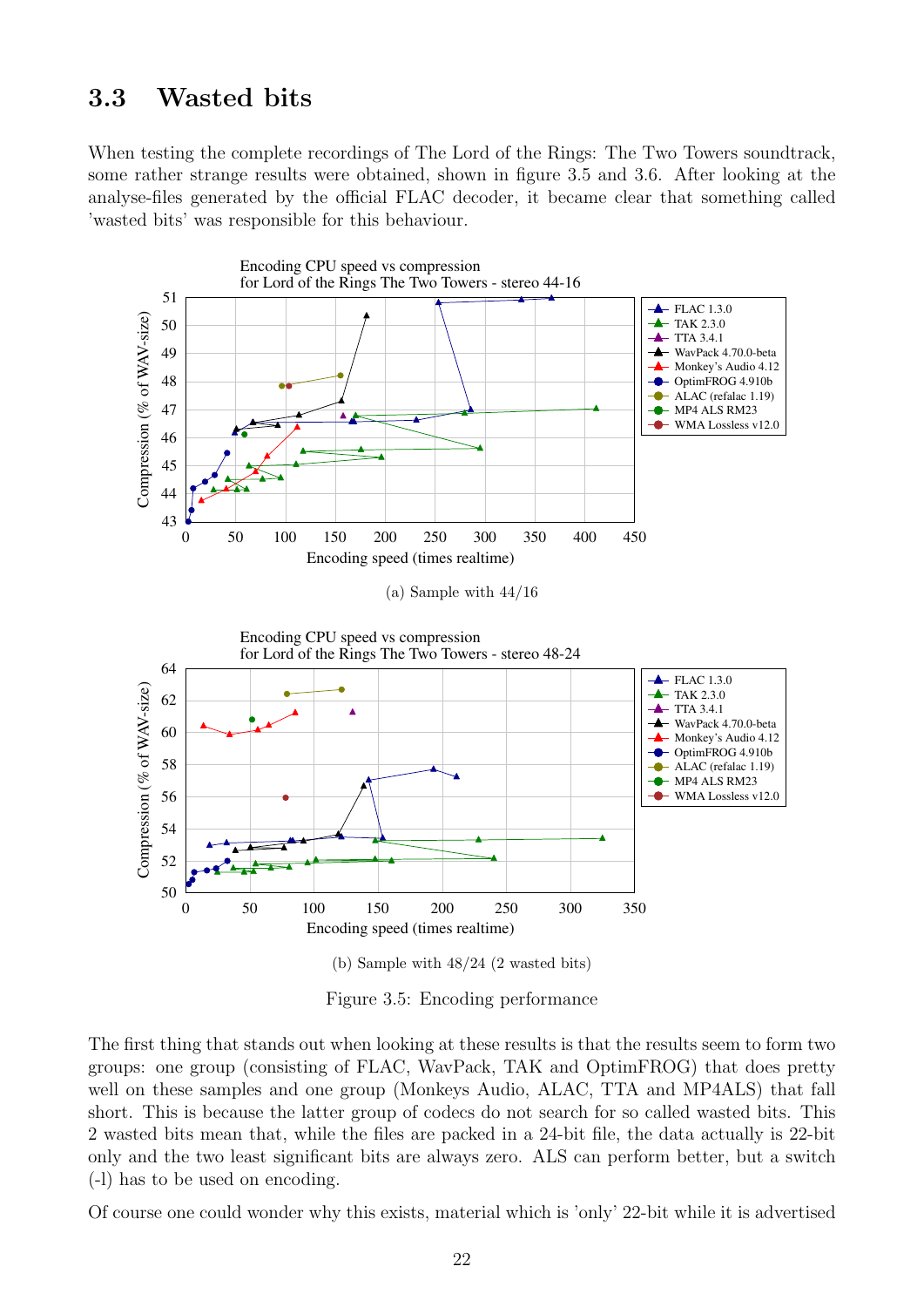<span id="page-22-0"></span>

Figure 3.6: Decoding performance

as being 24-bit. In this case, the material was packed on the DVD-A with a lossless codec which is called MLP (Meridian Lossless Packaging) which is a proprietary format. (Just as a side note: It's compression was 59.3%) MLP is among the codecs that benefits from wasted bits as well, so this way it was possible to fit the audio on one disc, with 8GB of 8.5GB filled, without these wasted bits the disc would have been too small. It actually is listed as an 'feature' by its creators, but is not often seen on commercial discs apparently. For more information, you can search for 'LossyWAV', which is an application that makes use of the wasted bit system.

So, in the rare case you come across a disc which is compressed with MLP and is packed-as-24bit-but-actually-isnt-24bit, half of the tested codecs might not be able to handle this very well.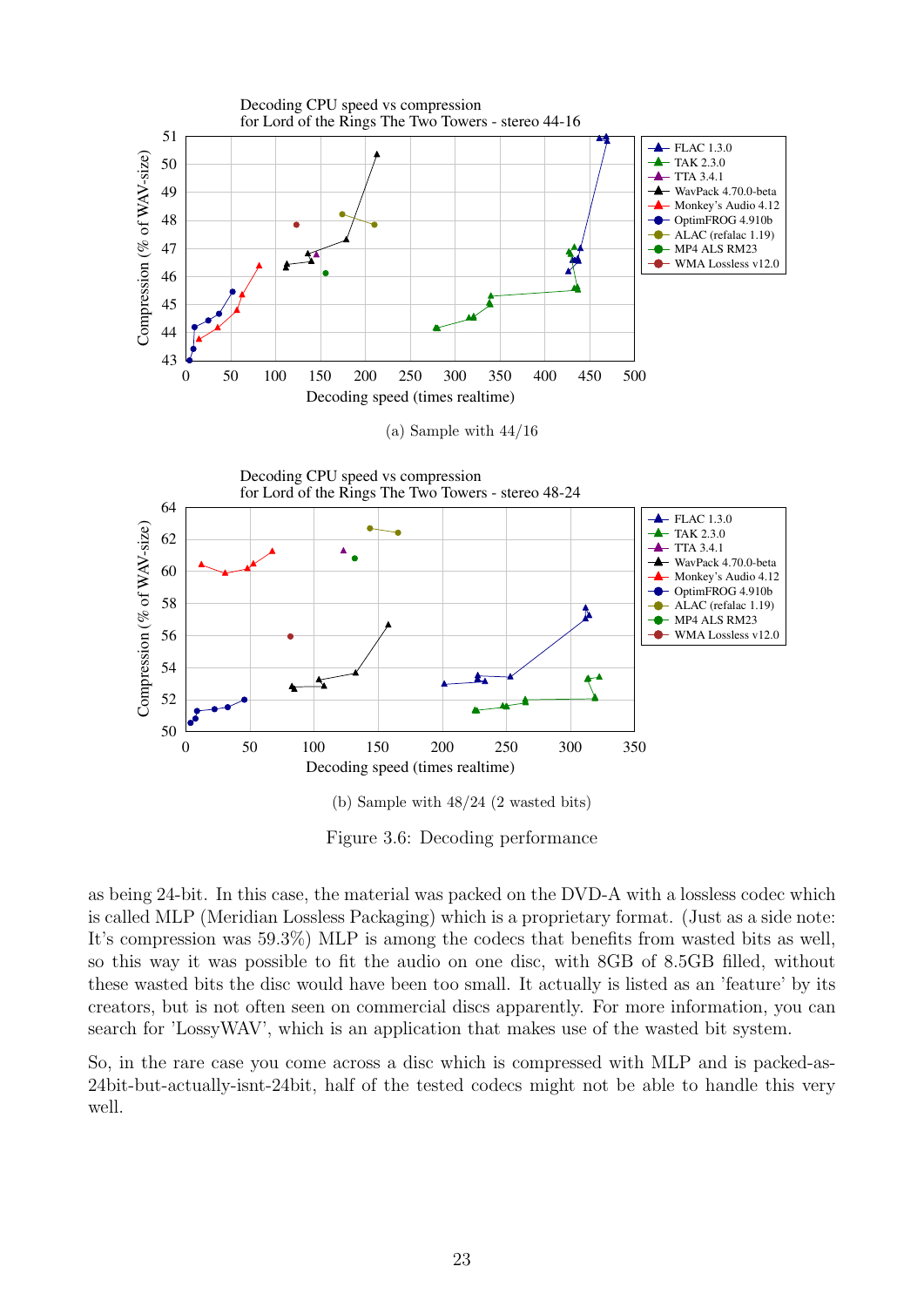# <span id="page-23-0"></span>Chapter 4

## Multichannel audio

While surround sound is usually paired with a movie and not often sold 'just audio', it might become an interesting topic in the future. Since the introduction of stereo sound, people have been talking about 'more than 2 channels', and while sales of surround-sound music never really took of it has some really interesting advantages over stereo.

Because it never really took of, codecs usually focus on mono and stereo sound. For example, FLAC has a few tricks to use the similarity of stereo channels to get some more compression, but there is no such decorrelation for multichannel audio. Other codecs, like Monkey's Audio, OptimFROG and shorten have no support for multichannel audio at all.

### <span id="page-23-1"></span>4.1 Howard Shore's soundtrack for The Lord of the Rings: The Return of the King

The complete recordings of The Lord of the Rings (The Two Towers) soundtrack feature the usual 44.1kHz/16-bit stereo sound on CD, but also pack an Audio-DVD with the same music in 48kHz/24-bit stereo sound and 48kHz/24-bit surround sound. As this and the same package for the Two Towers discussed in section [3.3](#page-21-0) are the only 2 sources of lossless multichannel audio I have, this is the only material used for comparison. Only the first 8 tracks are tested because of size constraints on the ramdisk.

The results for these tests are shown in [4.1](#page-24-0) and [4.2.](#page-25-0) It seems that, like the comparison between 16-bit and 24-bit audio, the number of channels does not seem to matter much. The only strange thing is that TTA performs pretty bad compared to its usual performance. This is strange because being able to encode multichannel-audio (up to 65536 channels) is one of its selling points on the TTA-website. FLAC is performing better then usual, but the difference is only small so mastering (or the way of down-mixing to stereo) could be a reason for this, this is no reason to believe that FLAC performs better then usual on all multichannel material.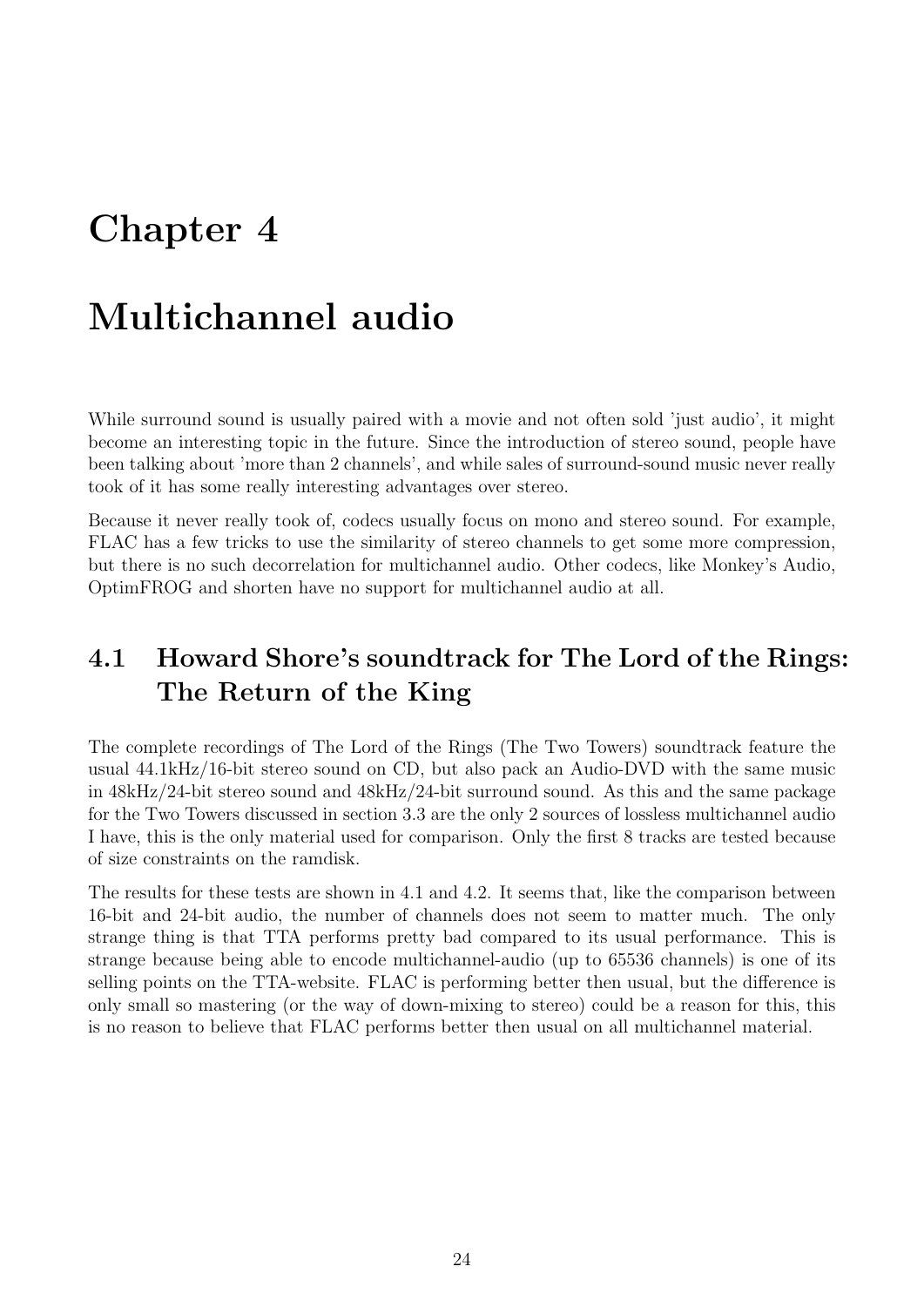<span id="page-24-0"></span>



Figure 4.1: Encoding performance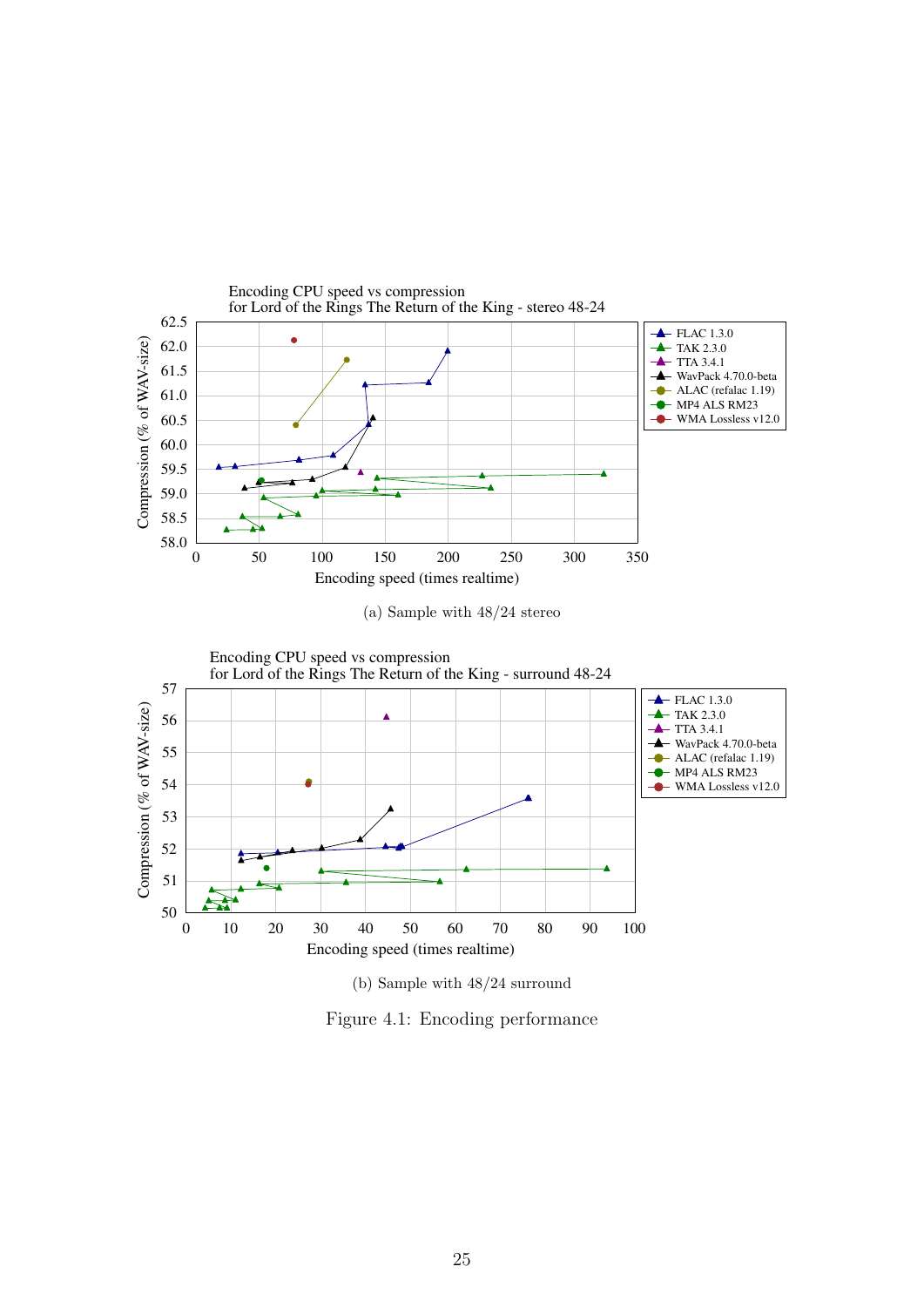<span id="page-25-0"></span>



Figure 4.2: Decoding performance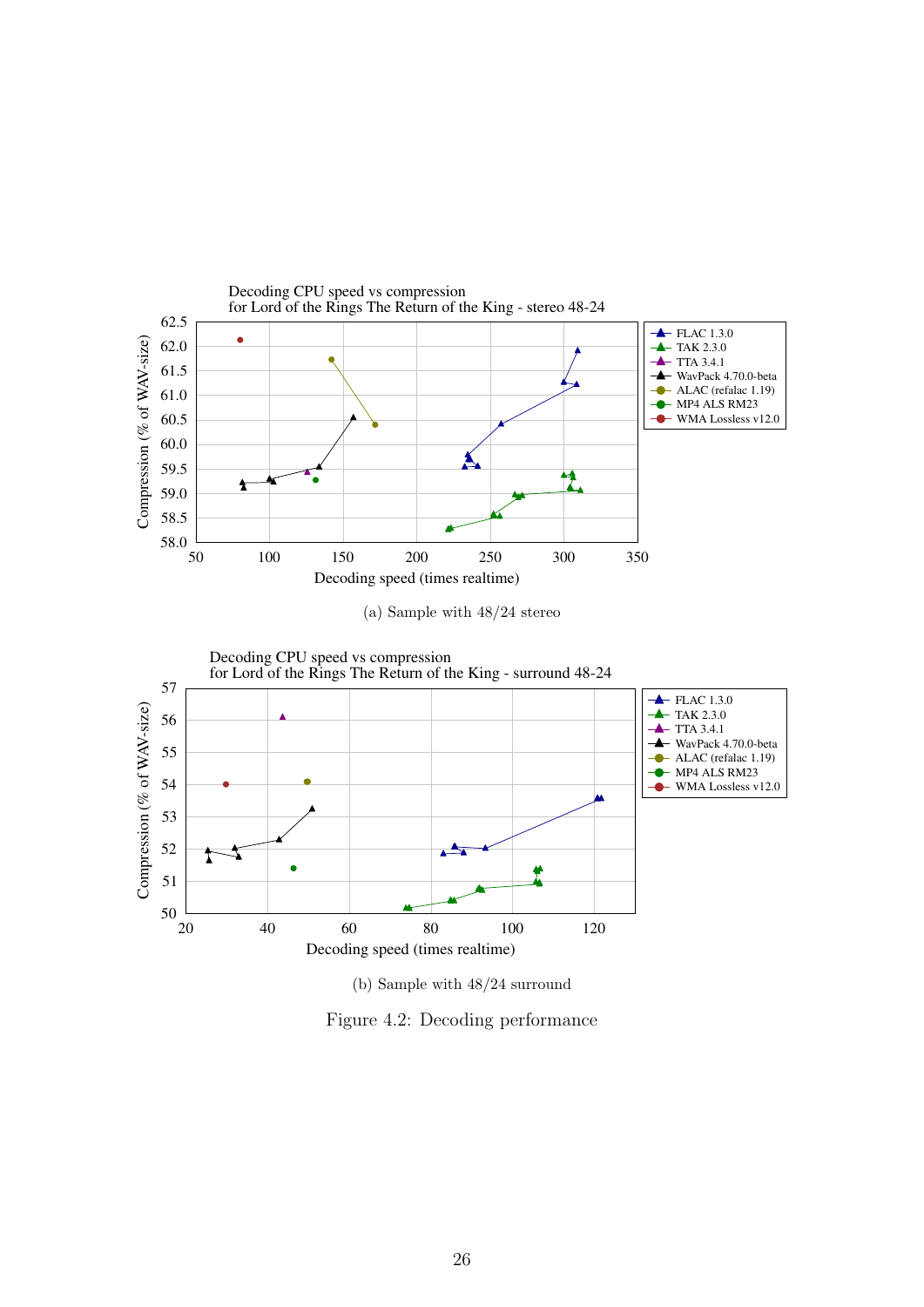# <span id="page-26-0"></span>Appendix A

## Motivation for choosing these CDs

The validity of this test is for a large part dependent on the audio material used. It was chosen to pick full CDs instead of single tracks because single tracks might exhibit a single strong 'characteristic' which could influence the test. We want to capture the influence of a certain genre, not that of a peculiarity of a track. However, we might still capture the 'sound' of a certain album (for example the way it was mixed or mastered), but this is not reasonably avoided, as one would have to test an awful lot of CDs.

See table [A.1](#page-27-0) for the CDs and some data describing their contents. For more information on the DR measurement, see www.pleasurizemusic.com

Each CD in this list is there for a reason. First of all, for every main genre I could find (with some help of wikipedia [\[2\]](#page-31-4) and the list of genres for which Grammy-awards are awarded [\[1\]](#page-31-5)) I tried to add a CD or two. The only genre that is missing that is on the list of Grammy awards is gospel, but this might be added in the future. Besides, one could argue gospel is close to soul music and there is already some 'religious' music in the test. At least one can conclude that drawing a line and getting the list right is not easy.

Not every genre has the same amount of CDs tested, and this is not easily explained: one could argue that certain music genres feature much more diverse kinds of subgenres or that certain (distinct) genres sound much alike technically, and the division is mainly on lyrics. While this all holds true, I would say there is no inherently better way to 'balance' a test, there's no accounting for tastes. Even the very classification of music in genres has spawned numerous discussion.

I did my best to balance the CDs between different genres and give every genre as much credit as it deserves. If you think there's something wrong and the list could be balanced better, please post suggestions at the thread mentioned in the bibliography at [\[3\]](#page-31-3).

For rock, "30 Seconds to Mars - This is War" and "Rush - Grace under Pressure" were added. The first is more recent and has seen moderate dynamic range compression, while the second is (despite it being a later remaster) from the '80s and has a lot more dynamic range. They are musically quite different 'spots' of the rock-genre as well. Considering rock, "Jeff Waynes Musical Version of the War of The Worlds" might be regarded as rock as well, but this features far more electronic influences and is half audiobook, half music, so it fits no general category at all.

Confido Domino Minsk's Sacred choral music from White Russia is half orchestral plus choir and half a capella choir. It features, as it's name would suggest, mainly religious music and tests the various codecs on their handling of voice-only content.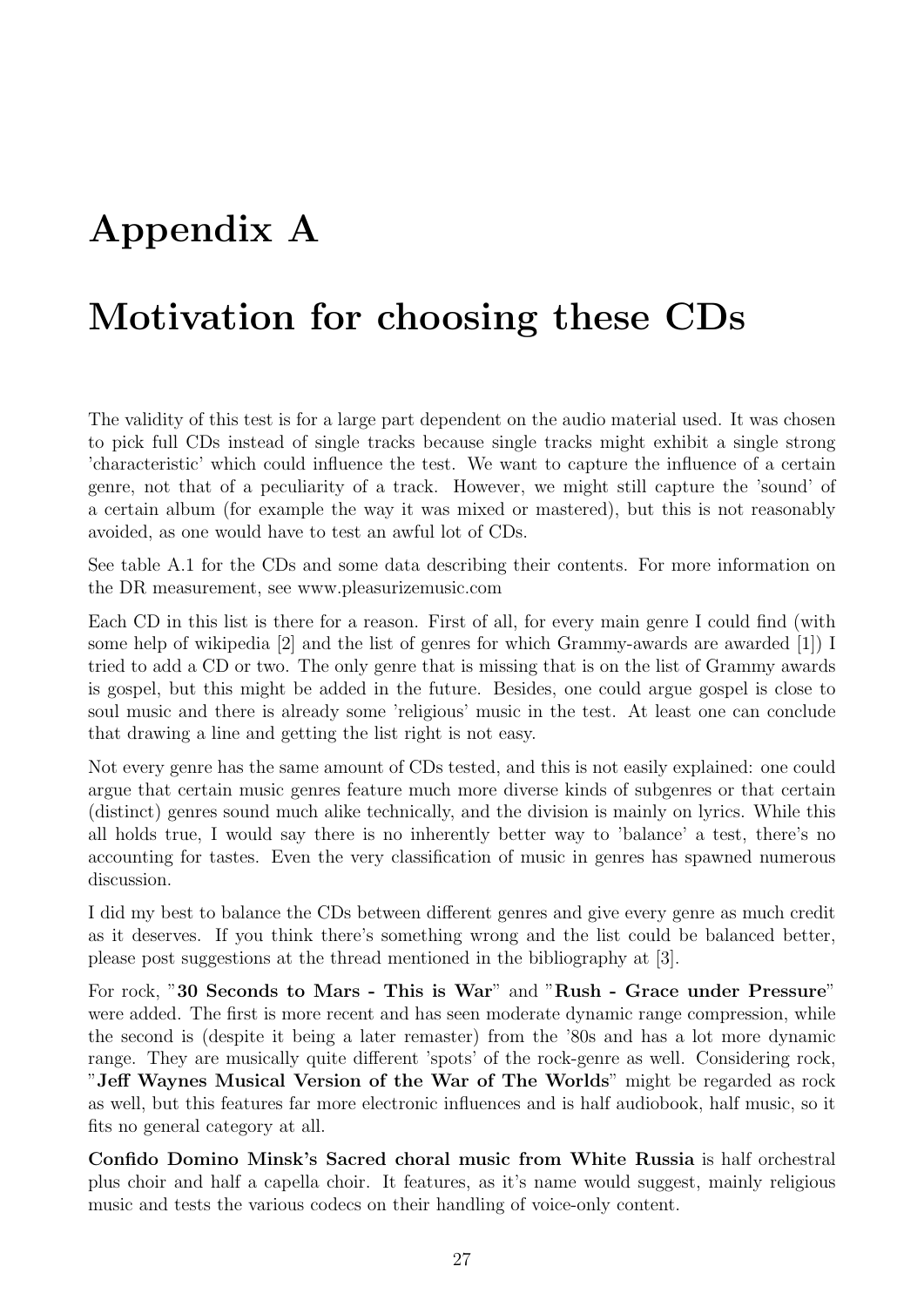<span id="page-27-0"></span>

| Album                                                        | Genre               | Remarks        | DR             |
|--------------------------------------------------------------|---------------------|----------------|----------------|
| 30 Seconds to Mars - This Is War                             | rock                |                | $6\,$          |
| Abba - Gold: Greatest Hits (1992)                            | pop                 |                | 13             |
| Albert King - Years Gone By                                  | blues               |                | 14             |
| Alicia Keys - The Diary of Alicia Keys                       | R&B, soul           |                | 8              |
| Alison Krauss Union Station - New Favorite                   | country, bluegrass  |                | 10             |
| Armik - Rain Dance                                           | flamenco/jazz       |                | 15             |
| Café del Mar - Volumen nueve                                 | chill-out           |                | 8              |
| Coldplay - Parachutes                                        | pop                 |                | $8\,$          |
| Confido Domino Minsk - Sacred choral music from White Rus-   | choral, religious   |                | 12             |
| sia                                                          |                     |                |                |
| Daft Punk - Alive 2007                                       | electronic          | live           | $\overline{5}$ |
| Dan Brown - Angels and Demons                                | audiobook           |                | 16             |
| Enya - Amarantine                                            | new age             |                | 8              |
| Fanfare Ciocarlia - Baro Biao: World Wide Wedding            | world music, brass  | $\blacksquare$ | 12             |
| Gilberto Santa Rosa - Esencia                                | salsa               |                | 9              |
| Giuseppe Verdi - Messa da Requiem (Berliner Philharmoniker   | orchestral, roman-  |                | 12             |
| feat. conductor Claudio Abbado)                              | tic                 |                |                |
| Howard Shore - The Hobbit: An Unexpected Journey             | orchestral, OST     |                | 10             |
| Iron Maiden - Brave New World                                | metal               |                | $7\phantom{.}$ |
| James Brown - Love, Power, Peace (Live at the Olympia,       | funk                | live           | 12             |
| Paris, 1971)                                                 |                     |                |                |
| John Coltrane - Live at the half note, vol. 1                | jazz                | live           | 11             |
| Joss Stone - Mind, Body & Soul                               | soul                |                | $\overline{7}$ |
| J.S. Bach - Magnificat                                       | orchestral, baroque |                | 13             |
| Koninklijke Militaire Kapel - [no name]                      | military brass      | vinyl rip      | 11             |
| Kraftwerk - Autobahn                                         | electronic          |                | 13             |
| Lana del Rey - Born to Die                                   | pop                 |                | $\bf 5$        |
| $\operatorname{Lil}$ Wayne - Tha Carter $\operatorname{III}$ | hip hop             |                | $\overline{7}$ |
| Martin O'Donnell & Michael Salvatori - Halo: Reach           | ambient-ish, OST    |                | 11             |
| Metallica - Death Magnetic                                   | metal               |                | 3              |
| Michael Bublé - meets madison square garden                  | pop, jazz           | live           | $8\,$          |
| Mike Oldfield - Tubular Bells (2000 remaster)                | not classifiable    |                | 11             |
| 'N Sync - Home for Christmas                                 | pop                 |                | $8\,$          |
| Nicholas Hooper - Harry Potter and the Order of the Phoenix  | soundtrack          |                | 12             |
| Peter Tosh - Equal Rights (2011 legacy edition)              | reggae              |                | 10             |
| Rosenberg Trio - Djangologists                               | jazz                |                | 7              |
| Rush - Grace under Pressure (1997 remaster)                  | rock                |                | 10             |
| System of a Down - Mezmerize                                 | metal               |                | $\overline{5}$ |
| Szakcsi - Virágom, virágom                                   | world music         |                | 10             |
| Tiësto - In Search of Sunrise 7: Asia                        | dance               |                | 8              |
| The Lumineers - The Lumineers                                | folk                |                | 10             |
| Various - Jeff Waynes Musical Version of The War of the      | radio<br>drama-ish, |                | 11             |
| Worlds<br>rock, orchestral                                   |                     |                |                |
| Various - Latin Village, CD 1: Salsa                         | salsa               | compilation 8  |                |
| Waylon Jennings - Honky Tonk Heroes                          | country             |                | 12             |
| Xzibit - At the Speed of Life                                | hip hop             |                | 10             |
| Yann Tiersen - Le Fabuleux Destin d'Amélie Poulain           | minimalism          |                | 11             |

Table A.1: CD data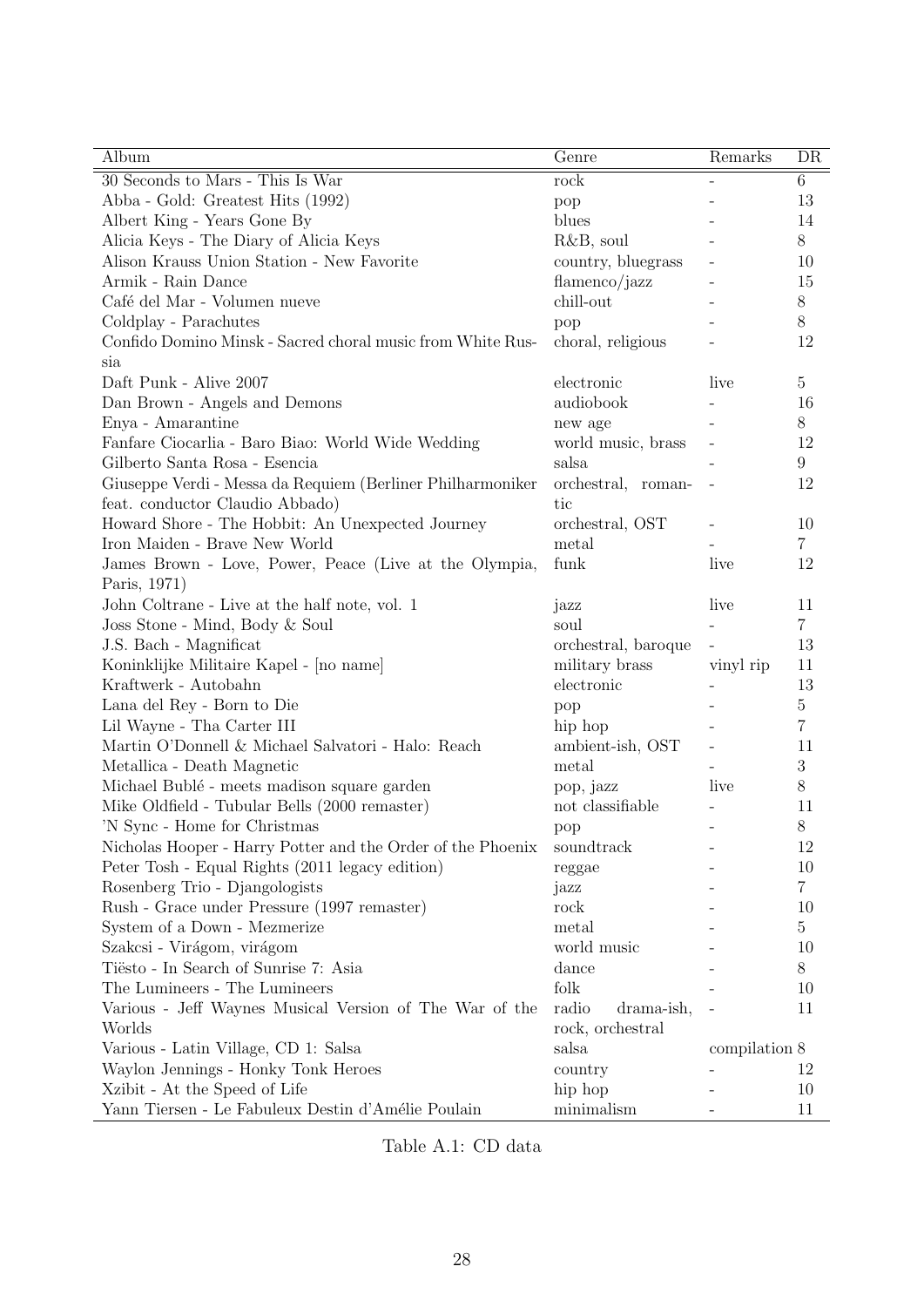For electronic music, 3 CDs were used: "Daft Punk - Alive 2007", "Kraftwerk - Autobahn" and "Tiesto - In Search of Sunrise 7: Asia". The first is because Daft Punk has been an popular electronic artist for quite some time and this album is quite recent. Kraftwerk's Autobahn was added to counter any recent mastering issues and is as well well known. Tiesto was added because it was the only dance music I have in my collection and seems to fit in this test well: it is quite different from the other two CDs in this category. Daft Punk's CD is a live album.

Dan Browns book Angels and Demons as read by Richard Poe was added to add pure speech to the test as well.

Enya - Amarantine represents New Age music in this test.

Considering world music Fanfare Ciocarlia - Baro Biao: World Wide Wedding and Szakcsi - Virágom, virágom were added. While they are both European (Romanian and Hungarian to be precise), they are very different and seem to feature two extremes of what one would call world music. Fanfare Ciocarlia can be typed as gypsy music as well and is mainly brass. Szakcsi is very different and features both very serene and stimulating folk music, it consists of variations on children's songs and features no brass instruments at all.

To add some latin (which one could call 'world music' as well of course), two CDs featuring salsa music were added: Gilberto Santa Rosa - Escencia and a compilation-CD. The first sounds more like traditional salsa, while the second features more elements of current popular music.

Classical music is represented by Guiseppe Verdi's Requiem and Bach's Magnificat. The first is from the romantic movement and, as is very Verdi, sounds more like an opera than a requiem. Bach was an baroque composer. Both cultural movements are more or less opposing considering size: baroque features a small orchestra and a small choir, while romantic music features large orchestra's and very large choirs. In this respect, these two recordings span different kinds of orchestral music.

Howard Shore's soundtrack for The Hobbit: An Unexpected Journey and Nicholas Hooper - Harry Potter and the Order of the Phoenix are orchestral as well, but The Hobbit only features choir in a few tracks and is less brass-heavy than the previous two. The music by Nicholas Hooper uses the orchestra in a much less 'classical' way, with lots of small chamber-music like settings, using extensive panpotting and close-miking and featuring nonorchestral instruments. Furthermore, these were composed in 2011 and 2007 respectively, so they are still relatively fresh.

To add metal to the test Iron Maiden - Brave New World, System of a Down - Mezmerize and Metallica - Death Magnetic were added. System of a Down is quite chaotic and fast, while Iron Maiden is more steady and brutal. Death Magnetic has been extensively critized for its extremely high dynamic range compression, which explains the very low DR-number of 3.

John Coltrane - Live at the half note vol.1 and The Rosenberg Trio - Djangologists were added to represent jazz. Coltrane's CD represents live recorded music as well.

Joss Stone - Mind, Body & Soul and Alicia Keys - The Diary of Alicia Keys add soul/R&B to the test.

The vinyl rip of the Koninklijke Militaire Kapel adds some military wind music to the test.

Lana del Rey's Born to Die, Michael Bublé's live album, Coldplay - Parachutes, 'N Sync - Home for Christmas and ABBA - Gold: Greatest Hits add some pop music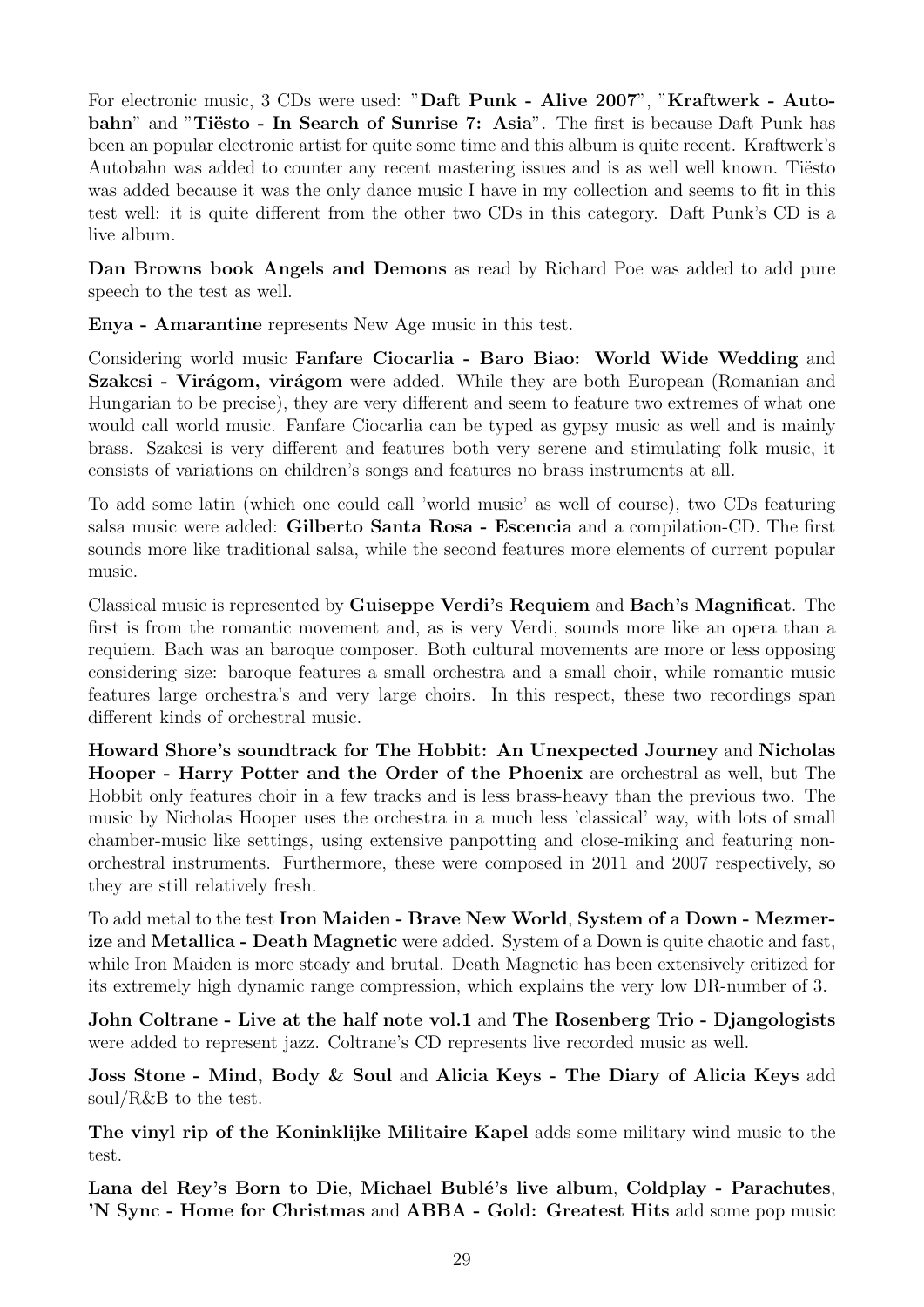to the test. Picking pop music was hard, as quite a lot of pop music can be classified as rock as well, or poprock for that matter. Lana del Rey's CD is more downtempo, Bublé is more jazz-like, Coldplay is more rock (pop rock probably), 'N Sync is a classical example of a pop boyband and ABBA adds earlier pop music. The spread of DR reflects that these 5 span quite different masterings: the album Lana Del Rey has seen quite some dynamic range compression while the ABBA CD might be considered a pre-loudness war release.

Lil Wayne - Tha Carter III and Xzibit - At the speed of life were added two represent hip hop.

Martin O' Donnell & Michael Salvatori's soundtrack for Halo: Reach is mainly ambient music, and was added to represent it

Mike Oldfield - Tubular Bells was added to add some older popular music as well, while it is not really possible to name a genre this would fit to.

As classic guitar is featured as a solo instrument in quite a lot of music, Armik - Rain Dance was added, which is flamenco music. It has a nice high DR too, the highest of all music samples tested.

For funk, a live album by James Brown, James Brown - Love, Power, Peace (Live at the Olympia, Paris, 1971) was added. This was recorded in 1971 but it was not released until 1992, on CD.

For some blues, Albert King - Years Gone By was added.

Café del Mar - Volumen nueve features chill-out music.

For reggae, Peter Tosh - Equal Rights was added. The 2011 remaster (legacy edition) was used, but only the 8 tracks that were originally featured on the first release.

For folk music, The Lumineers - The Lumineers was added. Note that, while this CD is quite recent, its mastering was done with little dynamic range compression.

Waylon Jennings - Honky Tonk Heroes and Alison Krauss & Union Station - New Favorite to account for country music.

Finally, Yann Tiersen's soundtrack for Amélie features music with different (but always few) instruments, and is usually regarded minimalism music. It was added to check performance on the 'less popular' instruments featured.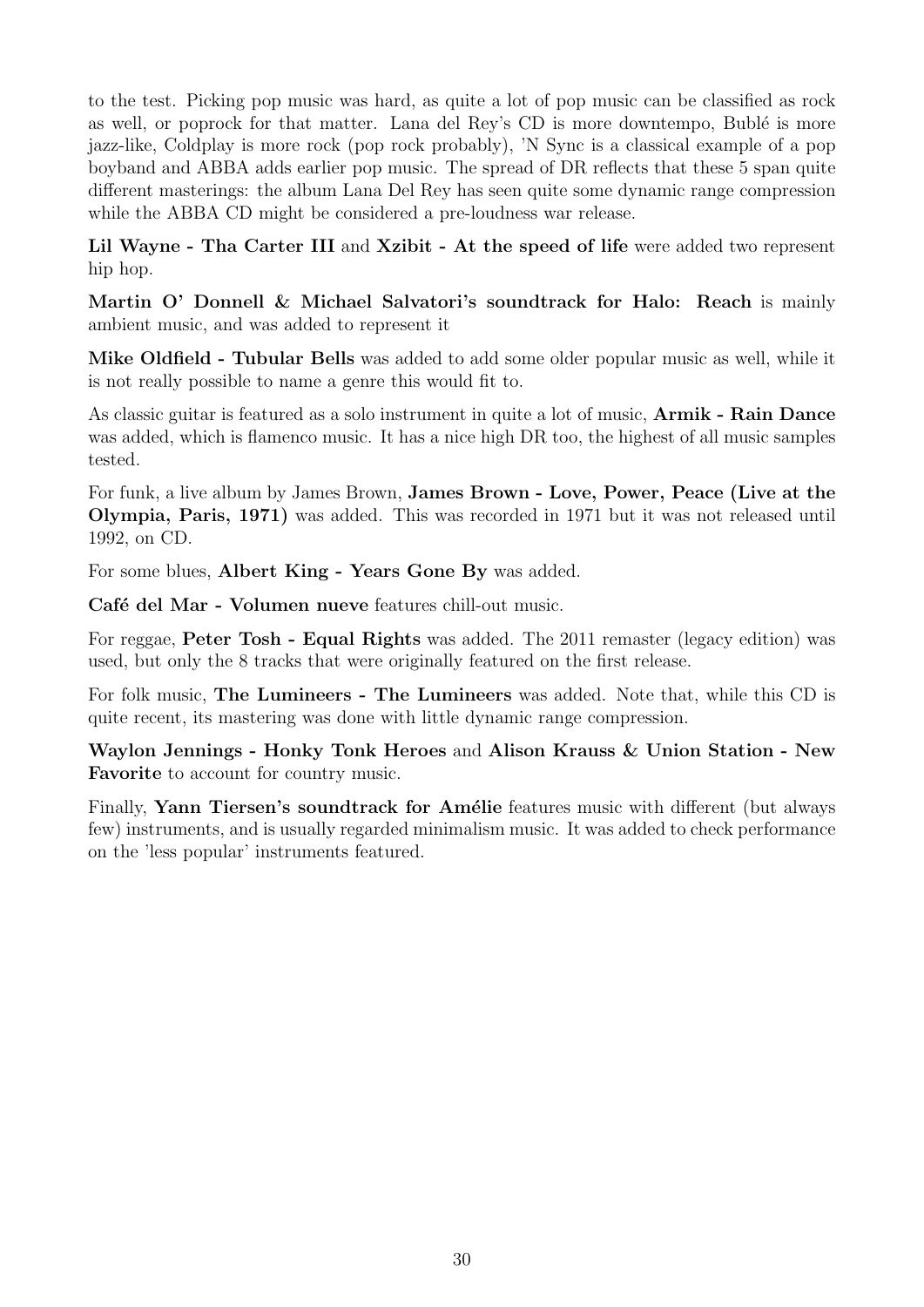# <span id="page-30-0"></span>Appendix B

## Revision history

- Revision 1 January 7, 2013 Initial version
- Revision 2 March 19, 2013 Improved graph readability and optimized for screenreading
- Revision 3 August 10, 2013 Added Metallica's Death Magnetic, Coldplay's Parachutes, Armik's Rain Dance, the self-titled album of The Lumineers, Peter Tosh's Equal Rights, Alicia Keys' The Diary of Alicia Keys, 'N Sync's Home for Christmas, James Brown's Love, Power, Peace, ABBA - Gold: Greatest Hits, Waylon Jennings - Honky Tonk Heroes, Alison Krauss & Union Station - New Favorite, Café del Mar - Volumen nueve and Nicholas Hooper - Harry Potter and the Order of the Phoenix. Testing was moved to a different computer running Windows. Newer versions of FLAC, TAK, WavPack and Monkey's Audio. Because of the move to use Windows, a newer (windows-only) release of OptimFROG is tested as well and WMA Lossless is featured in all tests. Real Audio has been dropped because it has no command line encoder/decoder.

FLAC's encoding and decoding is now with the undocumented –no-md5-sum, see section [1.3](#page-5-0) for more information.